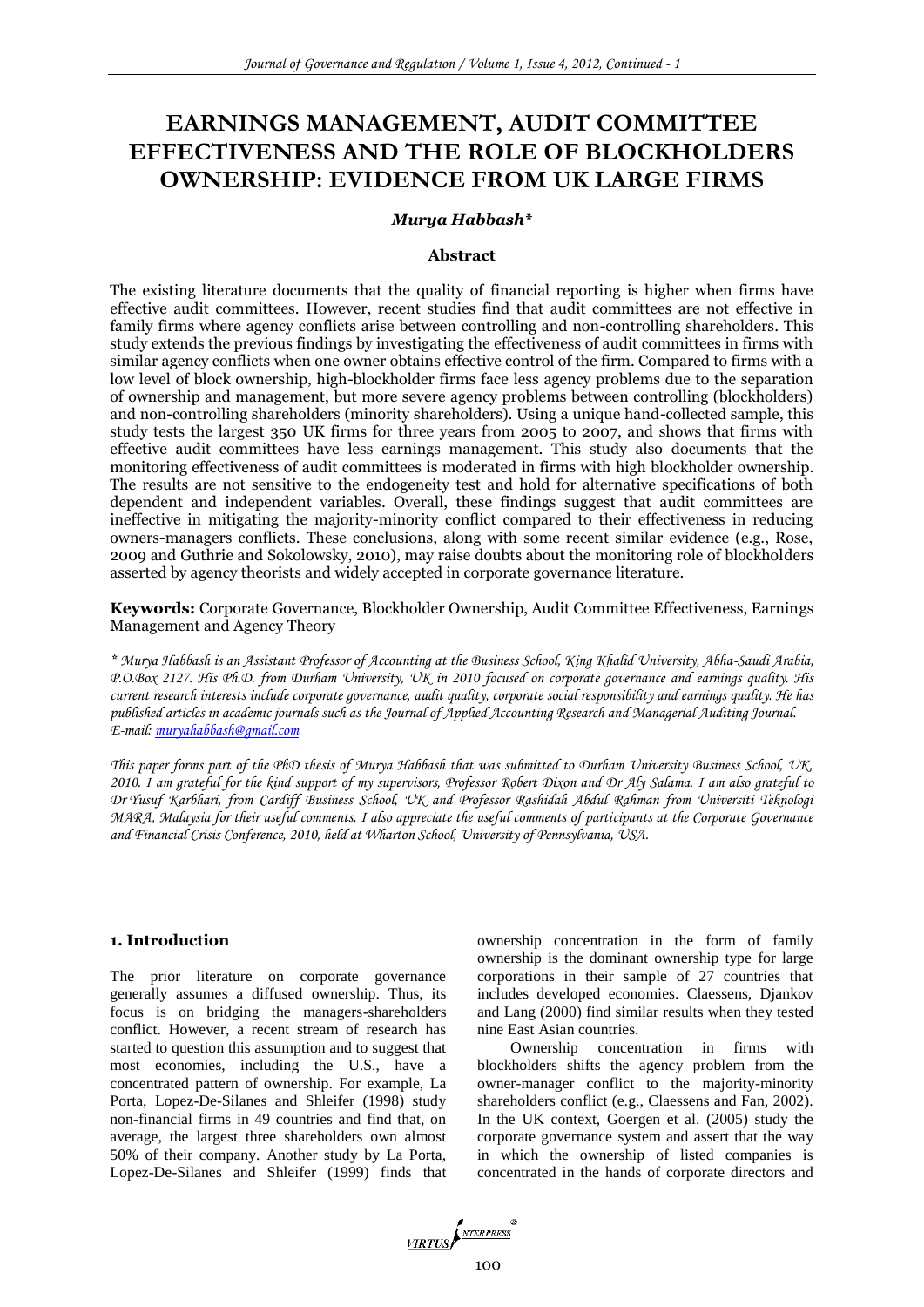passive institutional investors creates its own type of agency problems. In blockholder controlled firms, there is a great potential for manager-owners to expropriate the interests of minority shareholders (e.g., Claessens and Fan, 2002).

The literature on audit committees documents that their effectiveness is a vital corporate governance mechanism that improves the quality of reported accounting earnings (see e.g., Klein, 2002; Benkel, Mather and Ramsay 2006; Chang and Sun, 2009). However, in firms where the agency conflict is between majority and minority shareholders, rather than between owners and managers, such as in family firms, audit committees do not play their intended monitoring role (see e.g., Siregar and Utama, 2008 and Abdul Rahman and Ali, 2006).

On the other hand, Jaggi and Leung (2007) and Jaggi Leung, and Gul (2009) criticise the previous findings on family-controlled economies and show that ownership concentration moderates the monitoring effectiveness of audit committees and corporate boards on constraining earnings management in family-controlled firms.

Another recent strand of research has investigated the moderating effect of blockholder ownership in various contexts. For instance, Rose (2009) empirically finds that outside ownership concentration moderates the relationship between staggered boards and a firm's value. Guthrie and Sokolowsky (2010) present empirical evidence that blockholders moderate the relationship between earnings management and seasoned equity offerings. This study extends both strands of the literature by investigating the moderating effect of blockholders on the relationship between audit committee effectiveness and earnings management.

Based on the arguments and findings of previous researchers, this study argues that the effectiveness of audit committees in constraining managerial opportunistic behaviour of earnings management is significantly reduced in firms with a high blockholder presence. In other words, audit committees are effective in constraining earnings management when the agency conflict is between the owner and manager (Type I agency cost) but not when the conflict is between the majority and minority shareholders (Type II agency cost). Thus, this study extends the existing research by investigating whether the monitoring effectiveness of audit committees in constraining earnings management is affected by blockholder ownership. Our results could have important policy implications for the effectiveness of ownership structures as a fundamental part of the corporate governance system, especially in UK companies.

This study will first examine whether the negative association between audit committee effectiveness and earnings management that has been documented, mainly in the US and Australia, (see Dechow and Dichev, 2002; Klein, 2002; Benkel, et al. 2006; Chang and Sun, 2009) also holds for UK firms. Secondly, it evaluates whether blockholder ownership moderates the monitoring effectiveness of audit committees.

The results indicate that the effectiveness of an audit committee in constraining earnings management is weakened when the corporate ownership structure includes large shareholders. Thus, the findings of this research suggest that, though firms with blockholders comply with the Code's requirements for audit committees, these committees have little effect on minimizing earnings management and reducing the majority-minority conflict.

Sensitivity tests performed on different measures of earnings management and various cut-off points for blockholder ownership concentration produce similar results. Overall, the findings indicate that audit committees tend to be effective in constraining earnings management only in nonblockholder controlled firms. A possible alternative explanation for these findings could be that effective audit committees and blockholders are monitoring substitutes for constraining earnings management.

This paper makes two significant contributions to the literature on audit committees. First, it supports the view that a fully independent, sizeable, active and financially literate audit committee plays an important role in constraining managerial opportunistic behaviour in UK firms and that this is likely to improve the quality and credibility of reported accounting information. This result supports the recent audit committee related recommendations of the UK (2003) Corporate Governance Code (hereafter the UK Code) and is considered as the first study to empirically test the UK Code recommendations. Secondly, the monitoring effectiveness of an audit committee is significantly reduced if the corporate ownership structure includes large shareholders, which may be due to the collusion of audit committee members with the blockholder(s) who influenced their appointment. It might be due also to possible collusion between blockholders and management, which makes it hard for the audit committee to discharge its duties and thus constrain earnings management.

The remainder of this paper is organized as follows. Section 2 discusses the theoretical background of this study. Section 3 reviews the literature and develops hypotheses. Section 4 discusses research design, methods and data collection. Section 5 presents the descriptive statistics and empirical results. Further analysis and sensitivity checks are presented in Section 6. Finally, Section 7 contains a summary and conclusions.

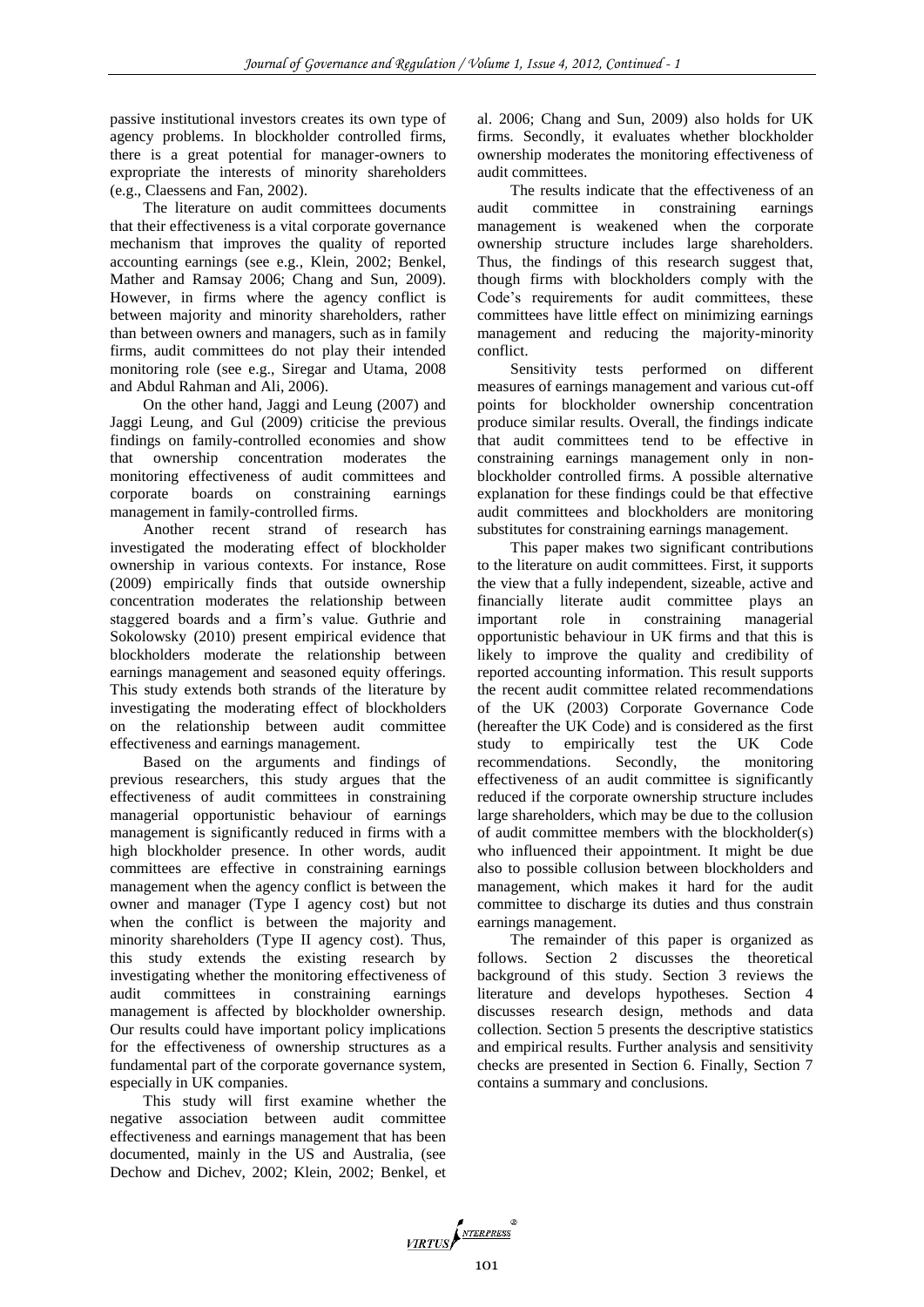# **2. Blockholders ownership and agency problems**

The relation between the audit committee, earnings quality and blockholder ownership potentially fits in the realm of agency theory. There are two main types of agency problems in modern corporations. The first type arises from the separation of ownership and control, which creates the potential for conflicts of interest between owners and their agents who manage the day-to-day operation of the company. Jensen and Meckling (1976) argue that managers (the agent) act on behalf of the shareholders (the principal), who are the actual owners of the firm. This relationship empowers the managers' position and leaves the firm's shareholders with no control over the decisionmaking processes. This is known as a Type I agency cost.

The second type of agency problem arises from conflicts between controlling and non-controlling shareholders. Controlling shareholders may pursue their own benefits at the expense of non-controlling shareholders. Shleifer and Vishny (1997) argue that large shareholders have incentives to maximize their own benefits at the cost of other shareholders. This is known as a Type II agency problem.

In firms with a high ownership concentration, blockholders enjoy substantial control as a result of their equity holdings, their voting rights, their cash flow rights and their strong influence on nominations for the board of directors. This control gives the blockholders power to seek private benefits at the expense of minority shareholders. Controlling shareholders can seek such private benefits by freezing out minority shareholders or by engaging in related-party transactions (Gilson and Gordon, 2003). The controlling shareholders may also use other means to expropriate minority shareholders, such as selling assets, goods or services to other companies under their control or by influencing the pricing of seasoned equity offerings (Guthrie and Sokolowsky, 2010).

In addition, prior studies on the relation between earnings quality and various features of ownership structure show that earnings management is greater in firms with more concentrated ownership in the form of family ownership, blockholder ownership or managerial ownership, as documented by Fan and Wong (2002) using Asian countries, Zhong et al. (2007) using US firms, and Teshima and Shuto (2008) using Japanese firms, respectively. Additionally, Francis, Schipper and Vincent (2005) document lower earnings response coefficients for firms with ownership structures that have unequal voting rights.

Hence it is argued by Fama and Jensen (1983b) that, in order to limit agency costs, firms need a system that can separate decision management from decision control. Corporate governance can provide this desirable system, or at least part of it. This claim

is also supported by corporate governance regulators. The Sarbanes-Oxley Act (2002) suggests that corporate governance should impact on shareholders' perception of the information content of accounting earnings. The UK Code emphasises the impact of these mechanisms in enhancing the quality of accounting information. This Code states that the "audit committee's role is to monitor the integrity of the financial statements of the company, and any formal announcements relating to the company's financial performance, reviewing significant financial reporting judgments" (p.16).

Corporate governance attributes limit the power of management to disregard the interests of shareholders, thereby decreasing agency costs. However, this argument is valid under the assumption that ownership is diffused and the conflict is between managers and owners (Type I agency problems).

In view of this argument, we propose a research question to investigate the effectiveness of audit committees in firms that may suffer agency conflict problems between majority and minority shareholders in the form of blockholders and non-blockholders. That question is, do blockholders have a moderating effect on the monitoring effectiveness of audit committees? The answer to this question will be of special interest to investors and regulators in enabling them to evaluate whether the audit committee in these firms is effective in monitoring managerial opportunistic behaviour and to evaluate the possible effect of blockholders in undermining the audit committee's effectiveness.

# **3. Literature review and hypotheses development**

# *3.1 Audit Committee Effectiveness and Earnings Management*

The findings of prior studies on the effect of the audit committee on earnings management are mixed and inconclusive. For example, Xie, Davidson and DaDalt (2003) use a sample of 282 US firms for the years 1992, 1994 and 1996 and Bedard, Chtourou and Courteau (2004) use a sample of 300 US firms in the year 1996. They apply different methods to capture earnings management incidence, and control for different factors, but both find that there is no significant association between audit committee size and aggressive earnings management. Baxter and Cotter (2009) and Abdul Rahman and Ali (2006) find similar evidence for samples of Australian and Malaysian listed companies respectively.

In terms of audit committee independence, Klein (2002) finds that the extent of discretionary accruals is more pronounced for firms whose audit committee has a minority of independent directors. In Australia, Benkel et al. (2006) find that higher levels of audit committee independence are associated with reduced levels of earnings management. In the same

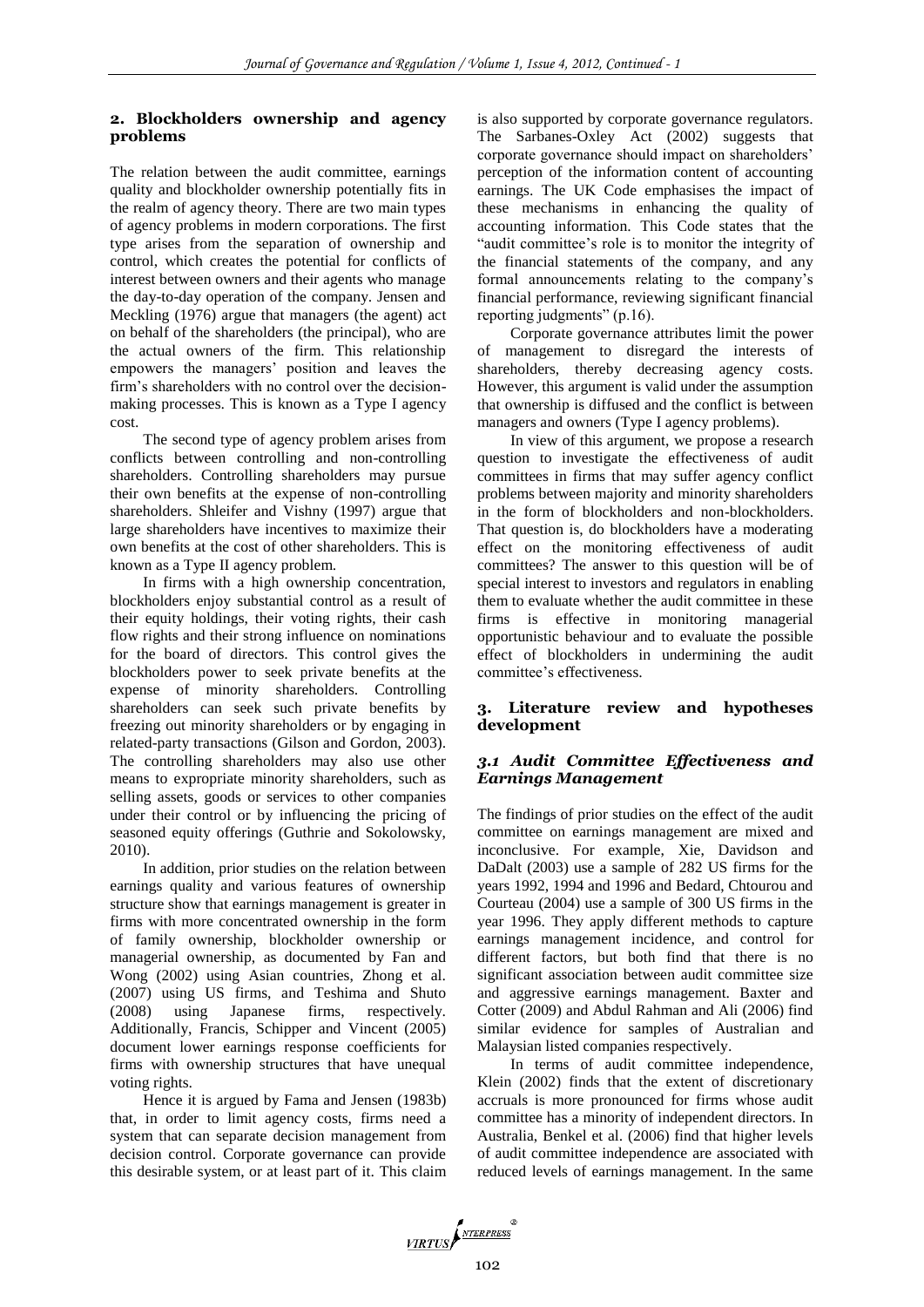institutional context, Davidson et al. (2005) find similar results. In France, Piot and Janin (2007) examine the SBF 120 Index of French companies between 1999 and 2001 and find that audit committee independence mitigates earnings management. Additionally, Chang and Sun (2009), using a better specified earnings management measure based on Kothari, Lcone and Wasley (2005), reveal a negative association between earnings management and auditcommittee independence in the post-SOX period.

Motivated by the SEC Panel Report's conclusion that audit committee members need financial sophistication, Xie et al. (2003) examine the role of the audit committee in preventing earnings management. They classify audit committee members into six groups and find that board and audit committees that include members with corporate or financial backgrounds are associated with lower earnings management.

Bedard et al. (2004) demonstrate empirically that the presence of at least one member with financial expertise on the audit committee is negatively related to the level of earnings management. Yang and Krishnan (2005) find that the presence of a financial expert on the audit committee is associated with quarterly earnings management.

Lo, Raymond, Wong and Firth (2010) investigate whether good governance structures help constrain management's opportunistic behaviours measured by transfer pricing manipulations in China. Their sample covers 266 listed companies on the Shanghai Stock Exchange in 2004. They find that audit committees with financial experts are less likely to engage in transfer pricing manipulations.

Although all these studies use different samples, different time periods, different countries and different earnings quality proxies, they are unanimous in finding that financial experts on audit committees contribute to higher quality financial reporting.

Therefore, we expect that an effective audit committee will constrain opportunistic managerial behaviour of earnings management, which will improve the quality of reported earnings. The following hypothesis is developed to test this expectation:

H1. *Firms with an effective audit committee are associated with lower earnings management, measured by discretionary accruals, compared to firms without an effective audit committee.*

# *3.2 Audit committees, earnings management and blockholders*

A key issue in corporate governance is whether blockholders contribute to the reduction of agency problems or whether they exacerbate them (Shleifer and Vishny, 1997). According to Zhong, Gribbin, and Zheng (2007), there are two competing views when studying blockholders' effect. First, according to the alignment effect and consistent with the agency theory perspective, small blockholders can sell their stocks quickly if they are not pleased with the performance of managers, whereas large blockholders find it hard to sell a large block of stock without it having considerable impact on the firm, including lowering its stock price. Thus, large blockholders normally adopt a long-term strategy and, thus, they need to monitor managers to produce more benefits from their equity ownership. Blockholders have the ability to monitor and 'voice' their concerns and objections as a result of their large voting rights. This, in turn, provides some monitoring of managers, which enables the blockholder also to affect the board of directors' composition (Person, 2006).

On the other hand, according to the entrenchment effect, gaining effective control of a corporation enables the controlling owner to determine how profits are distributed among shareholders. Blockholders have the means to influence firms through electing directors and voting on changes in the corporate structure. In practice, they also apply their influence through informal channels, such as negotiations and dialogues with management (Brav, Jiang, Partnoy and Thomas, 2008 and Guthrie and Sokolowsky, 2010). Empirically, Cronqvist and Fahlenbrach (2007) find that blockholders influence investment, financial and executive compensation policies, as well as growth, financial leverage, CEO pay and a firm's performance measures.

The presence of powerful shareholders, such as blockholders, suffices for CEOs to turn to earnings management as a low cost alternative to improving short-term performance. This interpretation complements the argument advanced by Shleifer (2004) that competitive pressures contribute to the rise of aggressive corporate accounting practices as managers face powerful incentives to drive up their share prices. Thus, blockholders can put pressure on managers to report a favourable financial performance and they also hold the threat of intervention to perceived underperforming management (Shleifer and Vishny, 1997 and Barclay and Holderness, 1991). Consequently, the existence of large blockholders may pressure managers to engage in income-increasing earnings management to report a favourable financial performance.

Some prior studies support this view. Zhong *et al*. (2007) examine these two views on the effect of blockholders on earnings management. They study 5,475 firm-year observations from 1994 to 2003 using pooled cross-sectional data and the modified Jones model to measure the magnitude of earnings management. Their results are consistent with the second view, indicating that blockholder ownership is positively associated with discretionary accruals.

Furthermore, Fan and Wong (2002) examine the relations between earnings informativeness, measured by the earnings–return relation, and the ownership structure of 977 companies in seven East Asian

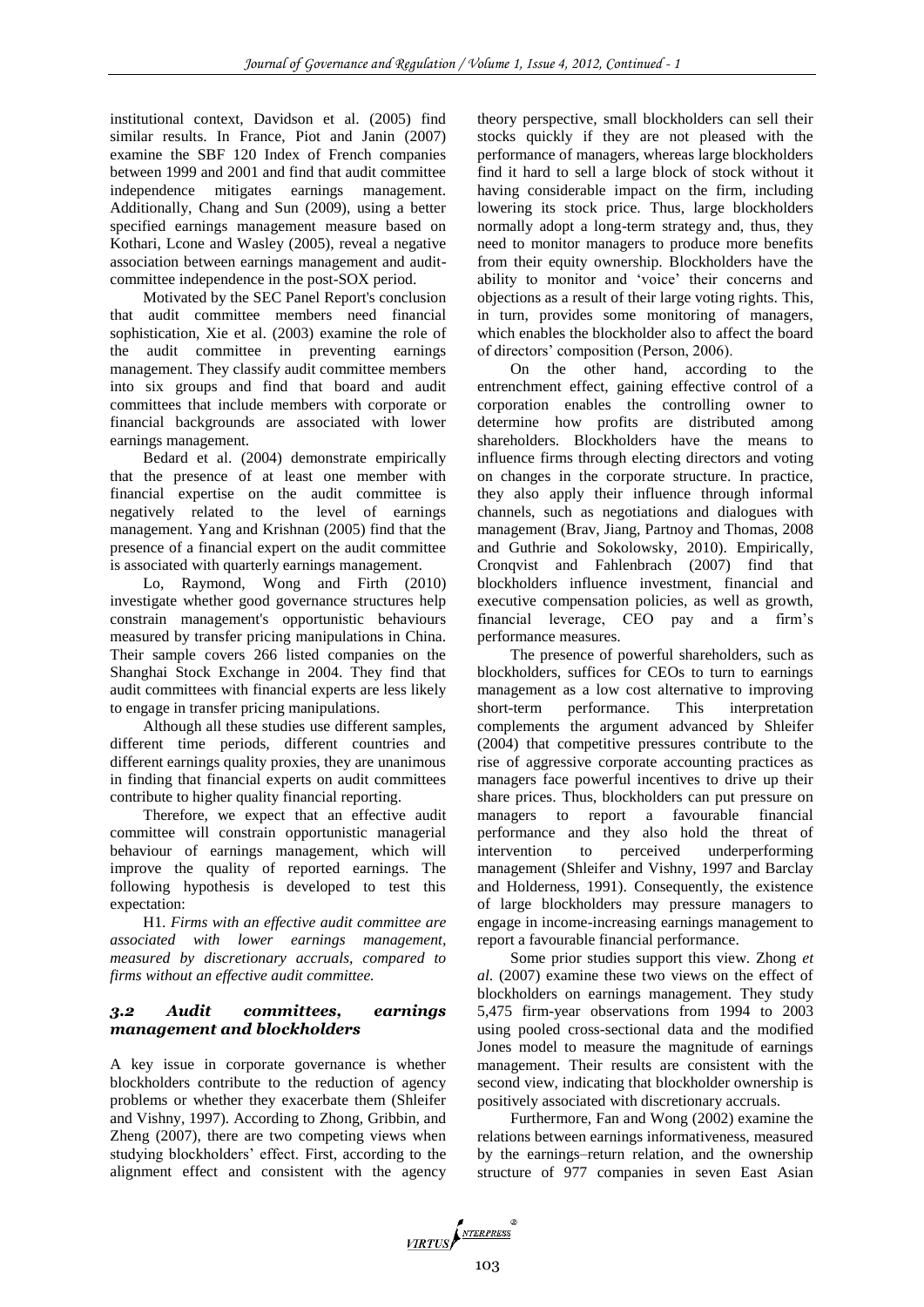economies. Their results show that concentrated ownership structures create agency conflicts between controlling owners and outside investors. Their evidence supports the argument that controlling owners are perceived to report accounting information for self-interested purposes, causing the reported earnings to lose credibility to outside investors. Hoi and Robin (2010) find a similar result that, on average, blockholder ownership negatively affects a firm's value.

Large blockholders generally use their power through the voting process to influence the appointment of board members. They use this influence to ensure that their interests are safeguarded. The presence of blockholders in the corporate ownership structure raises the interesting research question of whether such a presence weakens the effectiveness of an audit committee in monitoring managerial opportunistic earnings management.

The ultimate objective of the appointment of independent members to the audit committee is to ensure that there is no undue pressure on audit committee members from individuals with controlling interests (Jaggi and Leung, 2007). However, if there are blockholders with a controlling interest, non-executive members of the audit committee will realize that their personal relationships with these large shareholders may influence their reappointment and, as a consequence, they may not oppose the views of the blockholder. Thus, if non-executive members of an audit committee have to show loyalty to the controlling shareholders, their independence and, thus, their effectiveness is compromised.

As a result, this study expects to find less effective monitoring by audit committees, which may result in higher earnings management, in firms with high blockholder ownership than in firms that are less affected by blockholder influences. As in some prior literature (e.g., Peasnell et al., 2005), blockholder ownership is measured as a dummy variable that takes the value of 1 if that ownership exceeds 10%, and zero otherwise. The following hypothesis is developed to test this expectation:

**H2.** *Audit committees are more effective in constraining managerial opportunistic earnings management behaviour in firms with less blockholder domination.*

# **4. Research design**

This section discusses the methods, models, definitions of variables, and data collection employed in examining the associations between audit committee effectiveness and earnings management, considering the effect of blockholder ownership, as well as related control variables.

## *4.1. Measurement of Earnings Management*

The present study uses discretionary accruals as a measure of earnings management. Discretionary accruals (DAC) are defined as the difference between total accruals and non-discretionary accruals, where discretionary accruals are estimated using the Kothari et al. (2005) model as follows:

TACC  $_{it}$  / TA  $_{it-1}$  = ά (1 / TA  $_{it-1}$ ) +  $\beta$ I ( $\Delta$  REV  $_{it}$  -  $\Delta$  $REC_{it}$ ) /  $TA_{it-1} + \beta_2$  (PPE  $_{it}$  /  $TA_{it-1}$ ) +  $\beta_3$  ROA  $_{it-1+1}$ *εit* 

where  $TACC = total$  accruals, defined as the difference between net income before extraordinary items and cash flow from operations;  $A =$  beginning of year total assets;  $\Delta$ REV = change in net revenue;  $\Delta$ REC = change in account receivables: PPE = gross value of property, plant, and equipment; and ROA= lagged return on assets.

To estimate the coefficients of the above accruals model, ordinary least squares (OLS) regression is used to estimate the equation by industry for each year. The model resulting from the above equation is then used to calculate discretionary accruals through the difference between total accruals and non-discretionary accruals for each firm. The calculation of discretionary accruals is conducted for each industry in each year and covers 17 industries over three financial years.

## *4.2 Measurement of audit committee effectiveness*

The corporate governance structure has multiple dimensions, and each function may substitute for or complement others within a given dimension to form an optimal governance structure. Recent studies, such as Dey (2005) and Chang and Sun (2009), consider a comprehensive set of individual governance variables to measure various corporate governance dimensions. Similarly, Jenkins (2002) uses four components to measure audit-committee effectiveness. Abbott et al. (2000) measure audit committee effectiveness using a dummy variable that takes the value of one if the audit committee consists entirely of outsiders and meets at least two times per year, and a value of zero otherwise. We follow these studies, plus the UK Code recommendations, to structure an audit committee score. This measure of audit committee effectiveness assumes that the audit committee variables function better collectively than individually.

Therefore, this study uses an aggregated audit committee score consisting of four audit committee variables as an indicator of overall audit committee effectiveness. These four variables are a fully independent audit committee, at least one director with a financial background/experience on the audit committee, an active audit committee that meets at

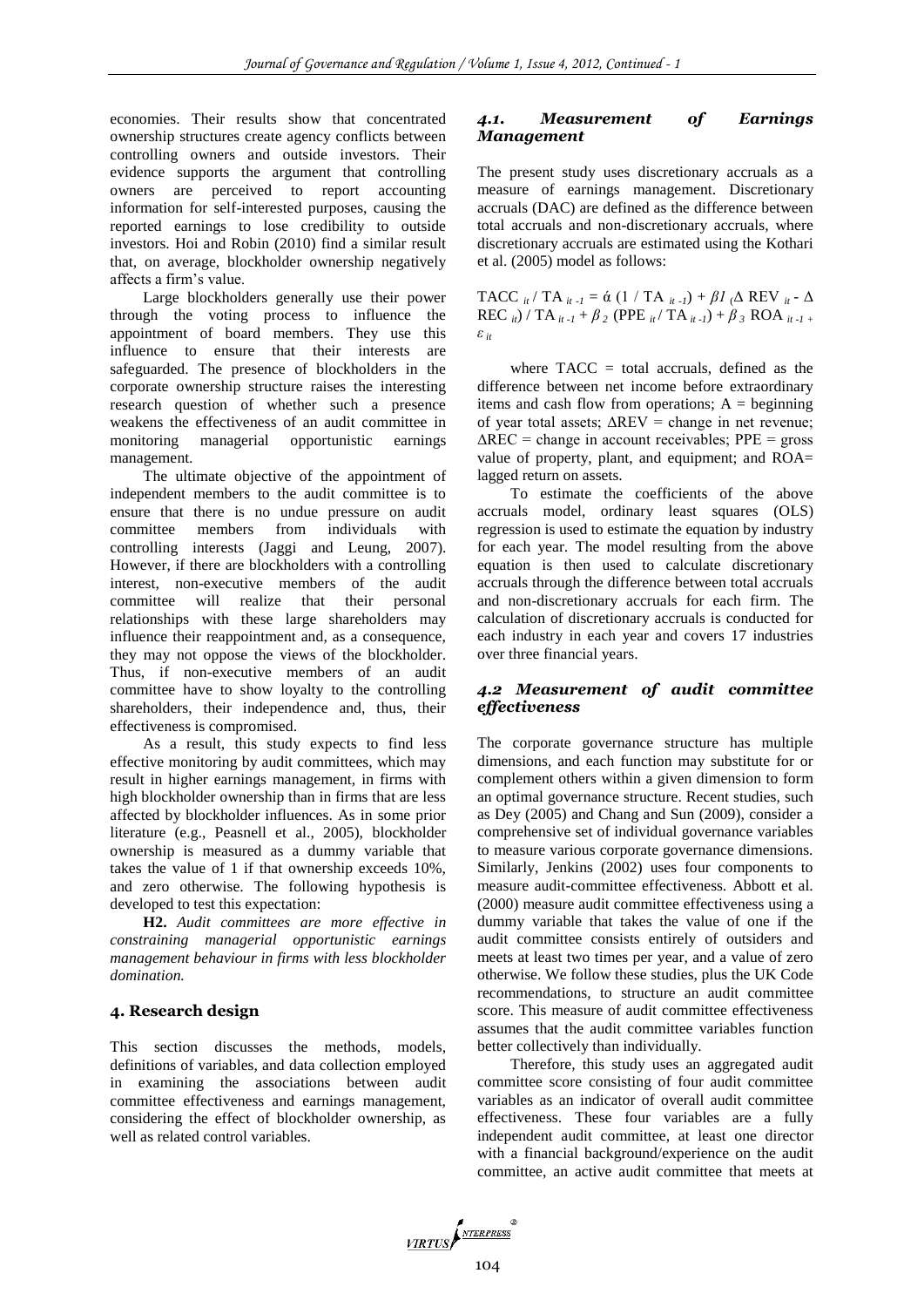least three times per year, and an audit committee that consists of at least three members. These four variables together serve as a signal of an effective audit committee, and investors might usefully perceive that a higher aggregated audit committee score is likely to relate to less earnings management.

# *4.3 Control Variables*

This study's regressions include two sets of control variables based on the findings of previous literature. The first set comprises firm characteristics. A firm's performance is measured by return on assets (ROA: net profit divided by total assets), which is an indicator of the management's ability to efficiently utilise corporate resources (assets) that ultimately belong to the shareholders. Leverage (long-term debt divided by total assets) represents the debt structure of a company and is used as a proxy for debt covenant violation (Efendi, Sirvastara and Swanson, 2007). Jiang, Lee and Anandarajan (2008) suggest that leverage changes may have differing impacts on earnings management. Annual sales growth (GROWTH) is used to control for a firm's pace of development because, in times of rapid growth, a company may experience pressure to maintain or exceed anticipated growth rates. Matsumoto (2002) suggests that firms with higher growth prospects are more likely to be involved in earnings management. To control for "big bath" type charges that could indicate poor accrual quality (e.g., Healy, 1985), an indicator variable LOSS is used and this equals one if the firm has reported a loss in the period, and zero otherwise. In addition, LACCR is last year's total accruals and it equals net income before extraordinary items, minus the operating cash flow scaled by beginning of year total assets. This variable captures the reversal of accruals over time. CFO is cash flow from operating activities divided by total assets at the beginning of the period. Jiang et al. (2008) and Dechow, Sloan and Sweeney (1995) show that CFO influences the magnitude of discretionary accruals, and higher CFOs are associated with lower discretionary accruals.

A dummy variable CROSSLIST that takes the value of 1 if the company is cross-listed in a US capital market, and zero otherwise. In the US, all cross-listed foreign firms are now required to meet the same SEC requirements, including the SOX requirements, as US firms. This could pressure UK cross-listed firms to apply both the UK and the US strict requirements, thus producing different (presumably better) financial outcomes than their counterparts that are listed only on the London Stock Exchange (LSE) and subject only to UK regulations. Firm size (SIZE), measured as the natural logarithm of the firm's total assets, is taken as a proxy for the complexity of the firm (Fama & Jensen, 1983) since the scale and complexity of a large firm could obscure our proposed relationship.

Our second set of control variables includes proxies for corporate governance. Board size (BRDSIZE) is measured as the number of directors on the board. Lipton and Lorsch (1992) suggest that larger boards are able to commit more time and effort to overseeing management compared to smaller boards. Board independence (BRDIND) is measured as the fraction of independent non-executive directors on the board. Managerial ownership (MANGOWN) is measured as the percentage of total shares held by executive directors divided by the total number of shares. Warfield et al. (1995) show that managerial ownership is inversely associated with discretionary accruals.

This study's 578 firms operate in 17 industries, as categorized by the two digit SIC codes. It includes a dummy variable for each SIC code and this provides 17 industry variables in our regression models. Therefore, following Himmelberg, Hubbard and Palia (1999), regressions are reported after estimating industry fixed effects and including year dummy variables. All reported p-values are based on White's (1980) heteroskedasticity consistent standard errors. This study also adds a year dummy variable for year 2006 and another year dummy variable for year 2007 to control for the possibility that the results reflect only intertemporal variation in accruals (Xie et al, 2003).

DACj =  $\gamma$ 0 +  $\gamma$ 1 AUDSCORE jt +  $\gamma$ 2 BLOCK jt +  $\gamma$ 3 BRDIND jt +  $\gamma$ 4 BRDSIZE jt +  $\gamma$ 5 MANGOWN jt +  $\gamma$ 6 SIZE jt + γ7 LEV jt + γ8 GROWTH jt + γ9 CFO jt + γ10 ROA jt + γ11 LOSS jt + γ12 CROSSLIST jt + γ13 LACCR jt+ γjYEAR+ γk INDUSTRYi + error

DAC Absolute value of the discretionary accruals estimated by the Kaothari, et al. (2005) model.

AUDSCORE A scale out of four points, one point for each of the following variables: fully independent audit committee, at least one financial expert, at least three meetings per year and at least three members in the audit committee

BLOCK A dummy variable taking the value of one if the firm has an external stockholder owning 10% or more of the outstanding shares, and zero otherwise.

VIRTUS<br>105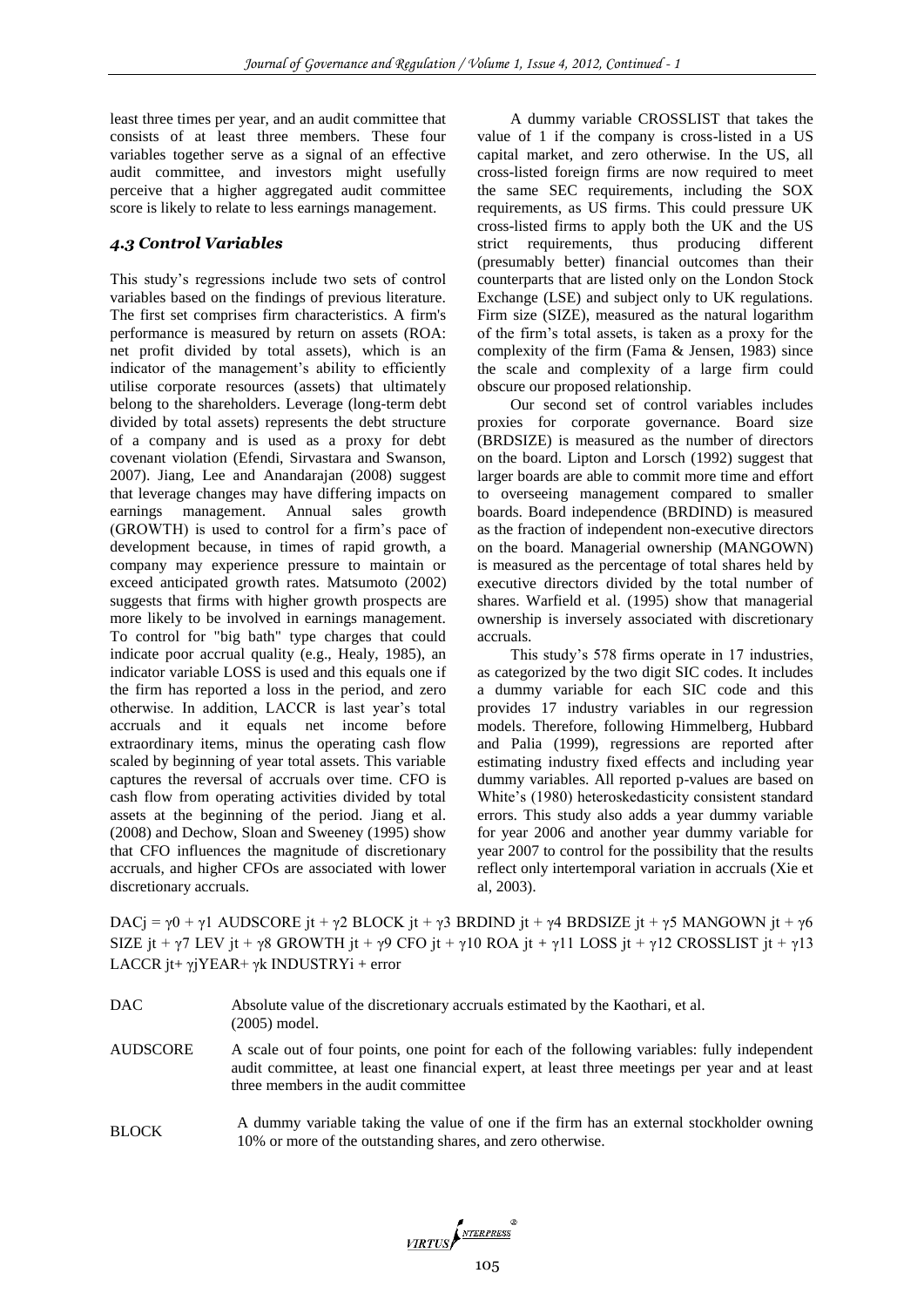| <b>BRDIND</b>    | The proportion of independent non-executive directors to total board members.                                            |
|------------------|--------------------------------------------------------------------------------------------------------------------------|
| <b>BRDSIZE</b>   | The number of directors on the board.                                                                                    |
| <b>MANGOWN</b>   | The percentage of total shares held by executive directors divided by the total number of<br>shares.                     |
| <b>SIZE</b>      | The natural logarithm of total assets at year end.                                                                       |
| <b>CFO</b>       | Cash flows from operating activities divided by beginning of period total assets.                                        |
| <b>ROA</b>       | Net income divided by the total assets at the beginning of the year.                                                     |
| <b>CROSSLIST</b> | A dummy variable that takes the value of 1 if the company is cross-listed in a US capital<br>market, and zero otherwise. |
| <b>LOSS</b>      | A dummy variable that takes the value of 1 if the firm has reported a loss in the period, and<br>zero otherwise.         |
| <b>LACCR</b>     | Last year's total accruals $=$ (net income before extraordinary items - operating<br>cash flow) / lagged total assets    |
| <b>INDUSTRY</b>  | Industry dummies for the industry effect.                                                                                |
| YEAR             | Dummy variables for the year effect.                                                                                     |

#### *Control Variables:*

## *4.4 Sample selection and data collection*

#### *4.4.1 Sample Selection*

This study covers three years of reporting periods from December 2005 to December 2007. There are five reasons for this choice. Firstly, this study uses the UK Corporate Governance Code (2003) as a guide for corporate governance variables and this Code has been effective since November 2003. Secondly, the introduction of the International Financial Reporting Standards (IFRS) in 2005 makes it consistent to investigate the earnings management and audit committee relationship post-IFRS. Thirdly, this study cover the period after the introduction of SOX and some recent research suggests that SOX has improved audit committees' effectiveness. As Chang and Sun (2009) point out, the passage of SOX marks the beginning of the mandatory disclosure of audit committee composition and other corporate governance information for cross-listed foreign firms. They posit that the provisions of SOX improve the effectiveness of an independent audit committee and other corporate-governance functions in monitoring the earnings quality of cross-listed foreign firms. Fourthly, the years 2005, 2006 and 2007 have been chosen, and later years are not considered, due to the emergence of a financial crisis in September 2008. Finally, due to the large amount of data that had to be hand-collected for the audit committee variables, limiting the study period to three years makes that task viable.

The initial sample for this study is the FTSE 350 Index, which is the top 350 UK listed firms by total market capitalisation. Targeting the FTSE 350 firms ensures both statistical power in the tests and maximum data availability. This selection also has

the benefit of making the sample somewhat homogeneous with respect to size, though this raises the concern about the generalisation of our findings. Furthermore, FTSE 350 firms implement corporate governance mechanisms recommended by the UK Code to the same level, whereas medium and small firms outside the FTSE 350 have a lower level of corporate governance compliance. For instance, the Code (2003, p.9) states that "The board should establish an audit committee of at least three, or in the case of smaller companies, two members, who should all be independent non-executive directors."

Financial and regulated industries are then excluded from the initial sample (see Table I, Panel A). Compared to other industries, regulated industries have an incentive to adopt conservative accounting practices and to defer income recognition because their revenues are set on fixed accounting rates of return. Therefore, capturing management's opportunistic manipulations is difficult. Financial companies are omitted because their special accounting practices mean that the discretionary accruals model does not apply to them, as illustrated in previous empirical studies (e.g., Peasnell, Pope, and Young, 2005).

This study includes industries that provide a sufficient number of firm observations to ensure unbiased estimation. Therefore, industry groups with less than six observations are also excluded from the sample, following prior research (DeFond and Jiambalvo, 1994; Subramanyam, 1996a). It should be noted that, in order to calculate earnings management accurately, industries that contain less than six firms are excluded, except in cases where such an industry shares some characteristics with another industry. In those cases, this research combines the two industries under the name of the larger industry. For example,

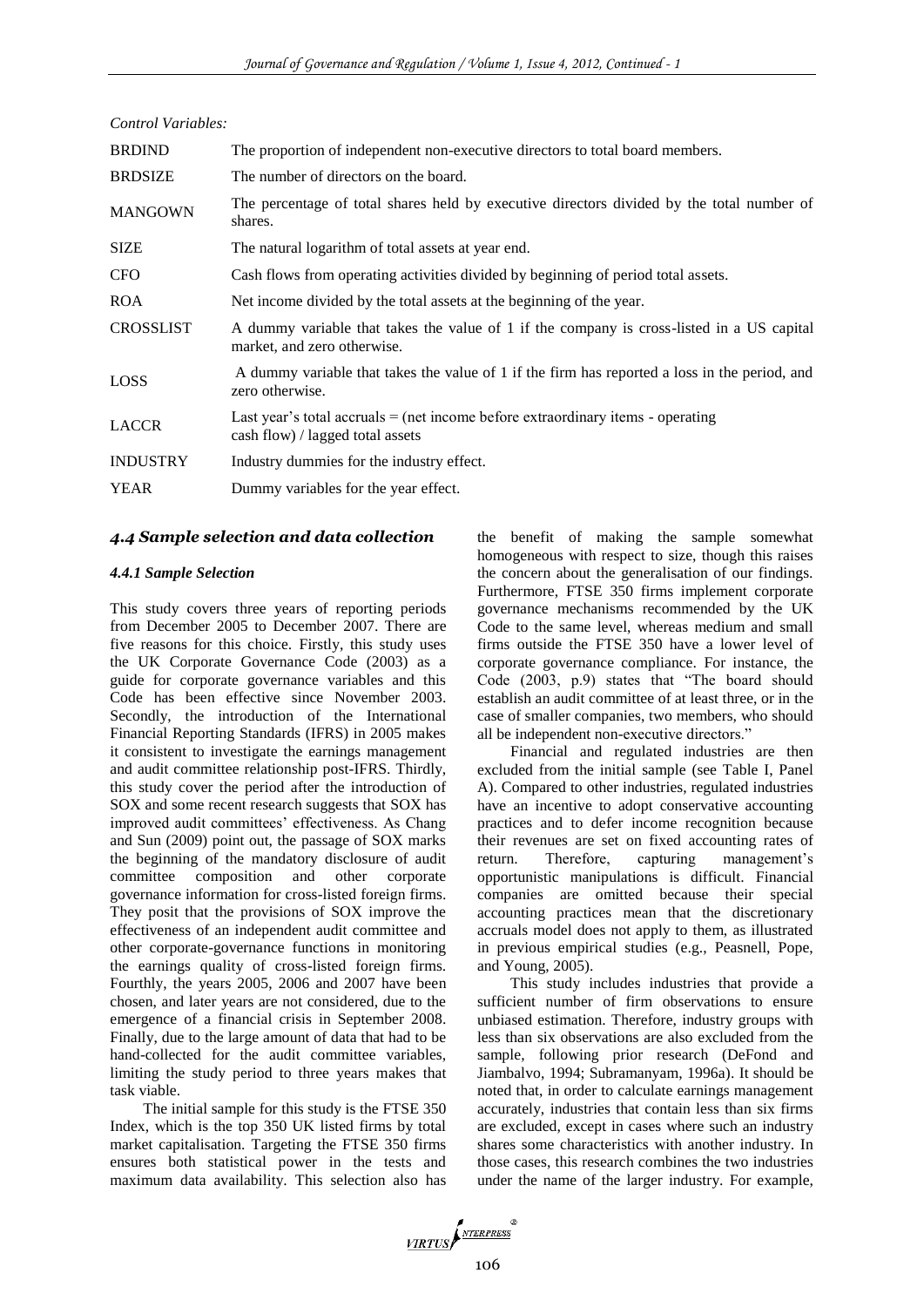the Travel & Leisure industry is combined with the Leisure, Entertainment & Hotels industry; the Food & Drug Retailers industry is combined with the General Retailers industry.

Moreover, extreme outliers are dropped from the sample due to the regression sensitivity to them. Following Li (2007), observations in the top and bottom 0.5 percent of the distribution of some not normally distributed variables are deleted to mitigate the effects of outliers.

Missing corporate governance variables are mainly due to the lack of disclosure by some of the

sample firms about the financial qualifications of the audit committee's members. The final usable sample is 578 firm years.

Table 1, Panel B indicates that the firms are normally distributed from an industry perspective. It can be seen that firms in our sample with large blockholders operate in a broad array of industries, which should help to alleviate concerns about the generalisation of our results. Industry representation varies from 4% to 9% of the total sample.

#### **Table 1.** Samples of the research

| <b>Panel A:</b> Sample size and selection procedures for the study period |      |      |      |        |  |  |  |  |  |
|---------------------------------------------------------------------------|------|------|------|--------|--|--|--|--|--|
| <b>Description</b>                                                        | 2005 | 2006 | 2007 | Pooled |  |  |  |  |  |
| Initial sample (FTSE 350)                                                 | 350  | 350  | 350  | 1050   |  |  |  |  |  |
| Excluded:                                                                 |      |      |      |        |  |  |  |  |  |
| Financial and regulated companies                                         | (57) | (65) | (72) | (206)  |  |  |  |  |  |
| Missing annual reports or shorter than 12 months fiscal year              | (13) | (13) | (8)  | (34)   |  |  |  |  |  |
| Missing audit committee data                                              | (18) | (14) | (11) | (43)   |  |  |  |  |  |
| Missing DataStream information                                            | (29) | (27) | (22) | (78)   |  |  |  |  |  |
| Industries smaller than 6 firms                                           | (31) | (28) | (23) | (82)   |  |  |  |  |  |
| <b>Outliers</b>                                                           | (9)  | (11) | (9)  | (29)   |  |  |  |  |  |
| <b>Final usable sample</b>                                                | 189  | 192  | 197  | 578    |  |  |  |  |  |

| <b>Panel B:</b> Industry Distribution of the Sample |               |                                 |                                |                   |  |  |  |
|-----------------------------------------------------|---------------|---------------------------------|--------------------------------|-------------------|--|--|--|
|                                                     |               | <b>High-Blockholders Sample</b> | <b>Low-Blockholders Sample</b> |                   |  |  |  |
| <b>Industry group</b>                               | <b>Number</b> | Percentage                      | <b>Number</b>                  | <b>Percentage</b> |  |  |  |
| Aerospace & Defence                                 | 18            | 0.06                            | 16                             | 0.06              |  |  |  |
| <b>Business Support Services</b>                    | 12            | 0.04                            | 14                             | 0.05              |  |  |  |
| Chemicals                                           | 12            | 0.04                            | 13                             | 0.05              |  |  |  |
| Oil and Gas                                         | 26            | 0.08                            | 23                             | 0.09              |  |  |  |
| Computer Software & Services                        | 15            | 0.05                            | 12                             | 0.04              |  |  |  |
| Construction & Building Materials                   | 24            | 0.08                            | 22                             | 0.08              |  |  |  |
| <b>Distributors</b>                                 | 16            | 0.05                            | 13                             | 0.05              |  |  |  |
| Electronic & Electrical Equipment                   | 17            | 0.06                            | 19                             | 0.07              |  |  |  |
| Engineering & Machinery                             | 16            | 0.05                            | 11                             | 0.04              |  |  |  |
| Food Producers & Processors                         | 14            | 0.05                            | 16                             | 0.06              |  |  |  |
| <b>General Retailers</b>                            | 25            | 0.08                            | 19                             | 0.07              |  |  |  |
| Health                                              | 10            | 0.03                            | 12                             | 0.04              |  |  |  |
| Leisure Entertainment & Hotels                      | 17            | 0.06                            | 15                             | 0.06              |  |  |  |
| Media & Photography                                 | 29            | 0.09                            | 19                             | 0.07              |  |  |  |
| <b>Support Services</b>                             | 23            | 0.07                            | 13                             | 0.05              |  |  |  |
| Transport                                           | 12            | 0.04                            | 14                             | 0.05              |  |  |  |
| Restaurants Pubs & Breweries                        | 23            | 0.07                            | 18                             | 0.07              |  |  |  |
| Total                                               | 309           | 100%                            | 269                            | 100%              |  |  |  |

#### *4.4.2 Data Collection*

Data on corporate governance variables is hand collected from the 2005, 2006 and 2007 annual reports for each firm (source: Northcote). The process involves scrutinising directors' personal details provided in the corporate governance report section of the annual reports to establish which, if any, of the audit committee members qualifies as a financial expert, which audit committee members are nonexecutive independent directors, and the number of audit committee meetings. Companies' annul reports also provide the necessary data to populate the blockholder ownership variables. In the UK, a holding of more than 3% of interest in the firm by any entity has to be disclosed in the annual report in

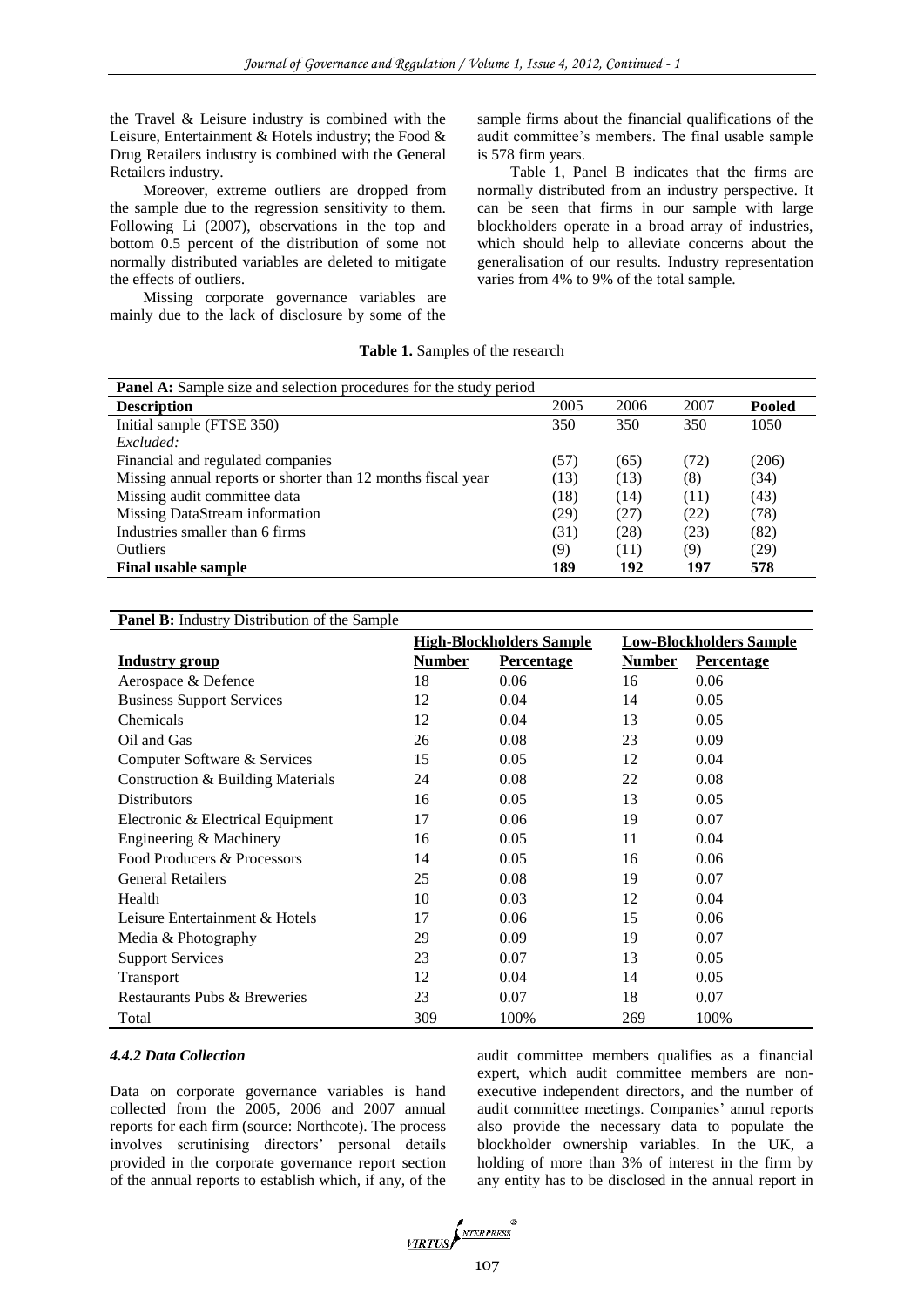accordance with *sections 198 to 208 of the Companies Act 1985.* Earnings management and control variables are collected and calculated from DataStream.

#### **5. Results**

## *5.1 Descriptive statistics and Spearman correlations among variables*

The analysis of the presence of blockholders indicates that, out of the 578 sample firms, 269 firms have no blockholders with at least 10% ownership, whereas 309 firms (53%) have at least one blockholder owning 10% or more of the shares. This is similar to previous UK studies, such as that of Peasnell et al. (2005), which report a similar mean of firms having a large blockholder.

Descriptive statistics on the absolute values of DAC are provided in Panel A of Table 2. The DAC mean and median are higher in firms with blockholder ownership. The audit committee effectiveness score is lower in the high-blockholders group and the means difference is significant at the 10% level. The compliance level in terms of board independence is also higher in low-blockholders firms and, on average, they have a larger board. The

average board size in this study is around 9 members. Board size in the UK appears to be smaller than board size in US firms (e.g., mean size of around 11 in Bhagat & Black, 2002) but larger than in Australian firms (e.g., mean size of around 7 in Kiel & Nicholson, 2003). The previous UK study by Peasnell, et al. (2005) reports a mean board size of around 8 members. In terms of managerial ownership, the typical sample firm has a mean of 3%. This is comparable to the findings of previous studies of the UK. For example, Peasnell et al. (2005) report a mean managerial ownership of 2%.

Interestingly, the CFO mean is similar to that of Peasnell et al. (2005) who conducted their study on UK firms between 1993 and 1996. The typical sample firm has a mean of - 0.11 for CFO. The average ROA is - 0.11, which is slightly lower than the reported ROA values for Australian firms studied by Kiel and Nicholson (2003), and lower than the average ROA in the US firms studied by Huang, Mishra and Raghunandan (2007). More blockholder firms than non-blockholder firms report losses during the sample period, and this may indicate the use of the big bath technique of earnings management in firms with blockholders.

| <b>Table 2.</b> Descriptive Statistics |
|----------------------------------------|
|----------------------------------------|

| <b>Panel A: Descriptive Statistics</b> |                                    |          |       |          |          |                                 |                   |  |  |
|----------------------------------------|------------------------------------|----------|-------|----------|----------|---------------------------------|-------------------|--|--|
| Variables                              | High-Blockholder firms $(N = 309)$ |          |       |          |          | Low-Blockholder firms $(N=269)$ | Means Differences |  |  |
|                                        | Mean                               | Median   | SD    | Mean     | Median   | <b>SD</b>                       | t-stat            |  |  |
| <b>DAC</b>                             | 0.070                              | 0.053    | 0.085 | 0.055    | 0.045    | 0.044                           | $3.45***$         |  |  |
| <b>AUDSCORE</b>                        | 3.177                              | 2.980    | 0.827 | 3.280    | 3.069    | 0.747                           | $-1.48*$          |  |  |
| <b>BRDIND</b>                          | 0.437                              | 0.444    | 0.138 | 0.451    | 0.444    | 0.128                           | $-2.94***$        |  |  |
| <b>BRDSIZE</b>                         | 9.070                              | 9.000    | 2.508 | 9.394    | 9.000    | 2.326                           | $-1.76*$          |  |  |
| <b>MANGOWN</b>                         | 0.038                              | 0.000    | 0.097 | 0.027    | 0.000    | 0.078                           | 0.75              |  |  |
| <b>CFO</b>                             | $-0.118$                           | $-0.103$ | 0.083 | $-0.103$ | $-0.095$ | 0.063                           | $-2.32**$         |  |  |
| <b>ROA</b>                             | $-0.114$                           | $-0.103$ | 0.097 | $-0.112$ | $-0.097$ | 0.073                           | 0.98              |  |  |
| <b>GROWTH</b>                          | 0.077                              | 0.058    | 0.253 | 0.161    | 0.084    | 0.549                           | 0.93              |  |  |
| <b>LEVERAGE</b>                        | 24.51                              | 23.36    | 18.73 | 25.22    | 23.63    | 17.15                           | $-1.47$           |  |  |
| <b>SIZE</b>                            | 5.985                              | 5.934    | 0.574 | 6.110    | 6.073    | 0.564                           | $-1.65*$          |  |  |
| <b>LOSS</b>                            | 0.113                              | 0.000    | 0.317 | 0.041    | 0.000    | 0.199                           | $2.09***$         |  |  |
| <b>CROSSLIST</b>                       | 0.751                              | 1.000    | 0.433 | 0.844    | 1.000    | 0.364                           | $-1.17$           |  |  |
| <b>LACCR</b>                           | $-0.054$                           | $-0.047$ | 0.097 | $-0.035$ | $-0.037$ | 0.061                           | $-3.00***$        |  |  |

DAC=Absolute value of the discretionary accruals. AUDSCORE= A scale out of four points represents the audit committee effectiveness, BLOCK= A dummy variable taking the value of one if the firm has an external stockholder owning 10% or more of the outstanding shares, and zero otherwise. BRDIND= The proportion of independent nonexecutive directors to total board members, BRDSIZE=The number of directors on the board, MANGOWN=The percentage of total shares held by executive directors divided by the total number of shares, SIZE=The natural logarithm of total assets at year end, CFO= Cash flows from operating activities divided by beginning of period total assets, ROA= Net income divided by the total assets at the beginning of the year, CROSSLIST= A dummy variable that takes the value of 1 if the company is cross-listed in a US capital market, and zero otherwise, LOSS= A dummy variable that takes the value of 1 if the firm has reported a loss in the period, and zero otherwise, LACCR= Last year's total accruals, INDUSTRY= Industry dummies for the industry effect, YEAR= Dummy variables for the year effect.

VIRTUS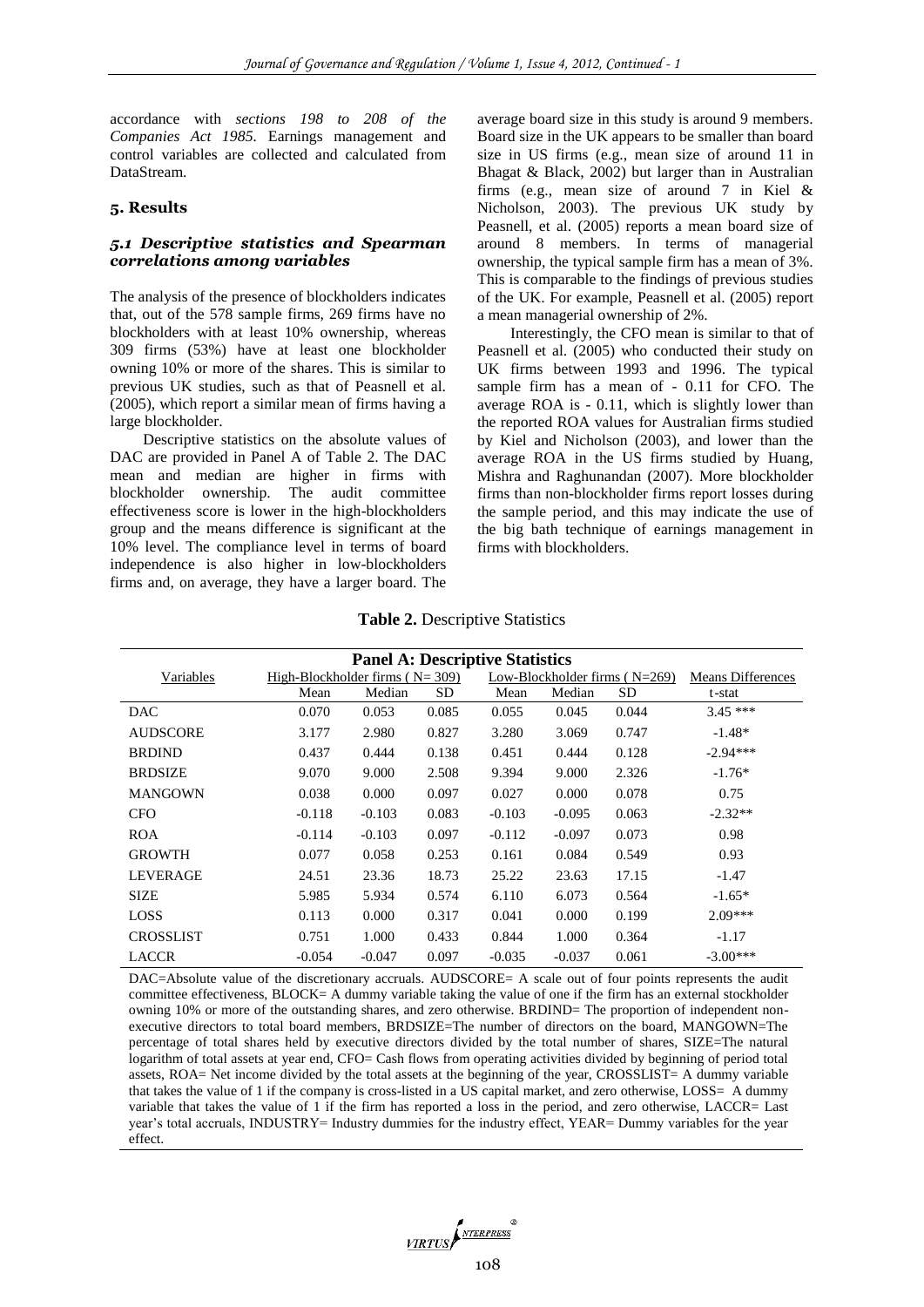The correlation coefficients between independent variables are shown in Panel B of Table 2. They show that firm size is positively correlated with board size and crosslisting. Audit committee aggregated scores are positively correlated with board independence and board size. Another relatively high correlation is between CFO and ROA on one side and between ROA and LOSS on the other side. However, there is no harmful collinearity among the variables since none of the variables correlates above 60 %. In addition, there is no independent variable that produces a variance inflation factor (VIF) greater than 10, confirming that multicollinearity is not a problem in this study's model.

**Table 2.** Descriptive statistics

| <b>Panel B:</b> Spearman Correlations |              |           |           |           |                            |           |            |           |                            |           |           |                      |  |
|---------------------------------------|--------------|-----------|-----------|-----------|----------------------------|-----------|------------|-----------|----------------------------|-----------|-----------|----------------------|--|
|                                       | AUDSCR BLOCK |           |           |           | BRDIND BRDSIZE MANGOWN CFO |           | <b>ROA</b> |           | <b>GROWTH LEVERAG SIZE</b> |           | LOSS      | <b>CROSLIS LACCR</b> |  |
| AUDSCORE 1                            |              |           |           |           |                            |           |            |           |                            |           |           |                      |  |
| <b>BLOCK</b>                          | $-0.0578$    | - 1       |           |           |                            |           |            |           |                            |           |           |                      |  |
| <b>BRDIND</b>                         | $0.2103*$    | $-0.0493$ | 1         |           |                            |           |            |           |                            |           |           |                      |  |
| <b>BRDSIZE</b>                        | $0.1058*$    | $-0.0666$ | 0.0295    | 1         |                            |           |            |           |                            |           |           |                      |  |
| <b>MANGOWN</b>                        | $-0.0152$    | 0.0629    | $-0.175*$ | $-0.0469$ | -1                         |           |            |           |                            |           |           |                      |  |
| <b>CFO</b>                            | 0.0379       | $-0.101*$ | 0.0632    | 0.0011    | $-0.1637*$                 |           |            |           |                            |           |           |                      |  |
| <b>ROA</b>                            | 0.0891       | $-0.0139$ | 0.0293    | 0.0016    | $-0.0535$                  | $0.532*$  | -1         |           |                            |           |           |                      |  |
| <b>GROWTH</b>                         | $0.1023*$    | $-0.100*$ | 0.0264    | 0.0159    | $-0.0019$                  | $-0.043$  | $-0.08$    | 1         |                            |           |           |                      |  |
| LEVERAGE                              | $-0.0675$    | $-0.0196$ | $0.0905*$ | $-0.0156$ | $-0.1509*$                 | 0.0874    | 0.081      | $-0.0574$ | 1                          |           |           |                      |  |
| <b>SIZE</b>                           | $0.1587*$    | $-0.108*$ | $0.3825*$ | $0.5060*$ | $-0.2549*$                 | $0.246*$  | $0.21*$    | 0.0148    | $0.2355*$                  | 1         |           |                      |  |
| LOSS                                  | 0.0175       | $0.1314*$ | $-0.015$  | $-0.0686$ | 0.0027                     | $0.247*$  | $0.44*$    | $-0.096*$ | 0.0284                     | $-0.0016$ |           |                      |  |
| CROSSLIST 0.1177*                     |              | $-0.114*$ | $0.1724*$ | $0.1897*$ | $-0.2053*$                 | $0.167*$  | $0.20*$    | $-0.0484$ | $0.1618*$                  | $0.4503*$ | 0.0371    | 1                    |  |
| LACCR                                 | $-0.0494$    | $0.1128*$ | $-0.0481$ | 0.0524    | $-0.0778$                  | $-0.296*$ | $0.23*$    | 0.0613    | $-0.0686$                  | 0.0195    | $0.1586*$ | $-0.0387$            |  |

\*Significant at 5% level.

DAC=Absolute value of the discretionary accruals. AUDSCORE= A scale out of four points represents the audit committee effectiveness, BLOCK= A dummy variable taking the value of one if the firm has an external stockholder owning 10% or more of the outstanding shares, and zero otherwise. BRDIND= The proportion of independent non-executive directors to total board members, BRDSIZE=The number of directors on the board, MANGOWN=The percentage of total shares held by executive directors divided by the total number of shares, SIZE=The natural logarithm of total assets at year end, CFO= Cash flows from operating activities divided by beginning of period total assets, ROA= Net income divided by the total assets at the beginning of the year, CROSSLIST= A dummy variable that takes the value of 1 if the company is cross-listed in a US capital market, and zero otherwise, LOSS= A dummy variable that takes the value of 1 if the firm has reported a loss in the period, and zero otherwise, LACCR= Last year's total accruals, INDUSTRY= Industry dummies for the industry effect, YEAR= Dummy variables for the year effect.

# *5.2 Regression results*

## *5.2.1. The Association between earnings management and audit committees*

The OLS results for the full sample show that the coefficient on the audit committee effectiveness measure (AUDSCORE) is negatively associated with the level of discretionary accruals ( $\beta$ = -0.009, t=1.92, p<0.05). This finding supports our first hypothesis that UK firms that comply with the UK Code recommendations for audit committees exhibit higher earnings quality. This result is consistent with previous studies in Anglo-American countries, such as those of Klein (2002), Benkel et al. (2006) and Chang and Sun (2009). The coefficient for board size is negative, as expected, but insignificant. The coefficient for BLOCK is positive as predicted but also insignificant. The results show that there is a negative relationship between earnings management and the proportion of independent directors on the board (β= -0.070, t=4.01, p<0.01). This finding is in line with the vast majority of previous findings, such as those of Klein (2002), Xie et al. (2003), Peasnell et al. (2005), Davidson et al. (2005), Benkel et al. (2006), Dimitropoulos and Asteriou (2010) and Lo et al. (2010). Nevertheless, the result is different from that of some studies conducted outside the Anglo-American countries, especially in Asian countries such as Malaysia (Rahman and Ali, 2006), Indonesia (Siregar and Utama, 2008) and Hong Kong (Jaggi et al., 2009), where no significant relationship is found between board independence and earnings management. The different Asian results in terms of board independence and audit committee effectiveness may be due to the dominance of familycontrolled firms in these countries, which may result in family dominance over board matters as a result of weak corporate governance regimes in countries with less investor protection, as discussed in section 3. The coefficient on the control variable MANAGOWN is negative but insignificant. This result may be because managerial ownership of firms in this study sample is negligible. Table II, Panel A, shows a managerial ownership mean of about .03 compared to 21% in the US, as documented by Warfield et al. (1995). Given this low level of managers' equity ownership, it is unlikely that managerial ownership can align the interests of managers with those of other owners. However, this result is consistent with prior UK studies (Peasnell et al., 2005 and Laux and Laux, 2009).

Consistent with the expectations of agency theory and with prior studies' findings, such as those

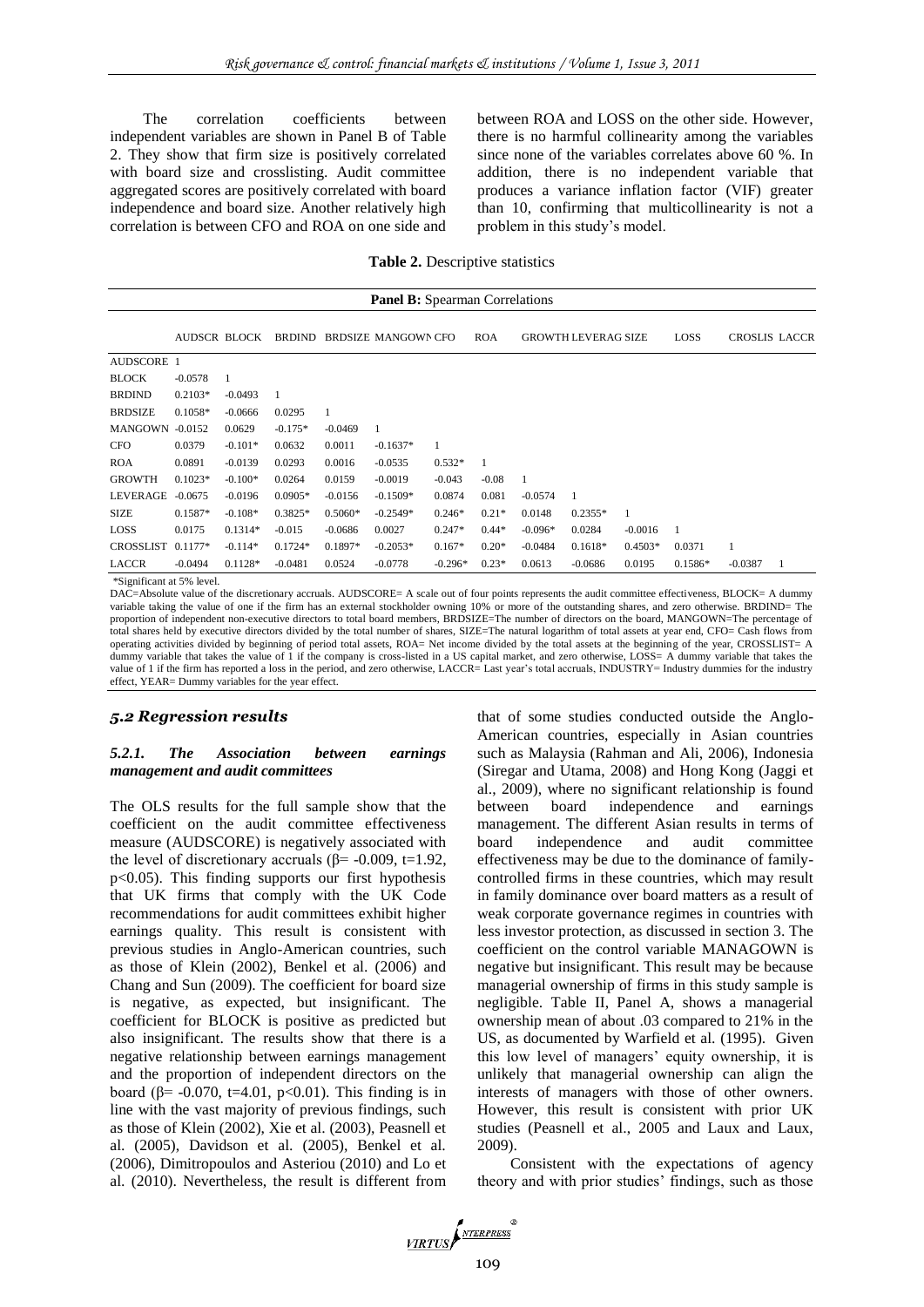of Dimitropoulos and Asteriou (2010), SIZE is found to have a significant positive relationship with earnings management at a level of p=.01. Prior studies suggest that large firms have more pressure on their management to report more predictable earnings (Pincus and Rajgopal, 2002). Thus, managers are likely to engage in earnings management to achieve this predictability. The result shows that CFO is significantly and negatively related with the earnings management indicator. This finding is consistent with the notion that CFO influences the magnitude of the discretionary accruals. It is also consistent with prior studies that find firms with a strong CFO performance are less likely to manage discretionary accruals because they are already performing well (Jiang et al., 2008 and Becker, DeFond, Jiambalvo and Subramanyam 1998). The leverage ratio is positively associated with discretionary accruals, suggesting that a higher level of financial leverage pressures managers into involvement in earnings management. The coefficient on the control variable LACCR is negative and significant, as expected. ROA and LOSS are positively related to DAC at 1% level; this is consistent with prior studies that find firms with a strong performance are more likely to manage discretionary accruals (Dechow et al., 1995). The results on GROWTH and CROSSLIST are in the expected directions, but the coefficients are not significant. The result of CROSSLIST does not support the argument of Cohen, Dey and Lys (2008) and Chang and Sun (2009) that government-enforced regulations can produce better accounting practice.

## *5.2.2. Impact of blockholder ownership on the association between audit committees effectiveness and discretionary accruals*

To examine the effect of blockholder ownership on the association between audit committee effectiveness and discretionary accruals, the full sample is divided into two sub-samples. One consists of firms with high blockholder ownership, defined as at least one blockholder owning 10% or more of the firm's equity and the other sub-sample consists of firms with low blockholder ownership. Hypothesis H2 is tested by separately estimating the same model after eliminating the variable BLOCK in the two subsamples. The AUDSCORE coefficient is expected to be strongly negative for firms with low blockholder ownership and either insignificant or positive for high blockholder firms. The results are presented in Table 3.

The results show that the AUDSCORE coefficient for firms in the second group (low blockholders) is significantly negative at the 0.01 level, as expected, whereas it is insignificant for firms with high blockholder ownership. These findings thus support our second hypothesis, H2, that audit committees are more effective in constraining earnings management in firms with less blockholder dominance which, in turn, suggests that the presence of a large blockholder weakens the monitoring effectiveness of the audit committee.

Interestingly, board independence (BRDIND) behaves in the same way as the audit committee variable; the BRDIND coefficient is significantly negative at 0.01 level in the low blockholder group but insignificant for firms with high blockholder ownership. The results for other control variables are qualitatively similar to the main regression for the full sample.

**Table 3.** the effect of blockholder ownership on the association between audit committee effectiveness and discretionary accruals

| Panel A: Partition analyses using OLS regressions |                          |          |             |          |                        |                       |             |  |  |
|---------------------------------------------------|--------------------------|----------|-------------|----------|------------------------|-----------------------|-------------|--|--|
| Variables                                         | PredSign                 |          | All Sample  |          | High-Blockholder firms | Low-Blockholder firms |             |  |  |
|                                                   |                          | Coeff    | t-stat      | Coeff    | t-stat                 | Coeff                 | t-stat      |  |  |
| Intercept                                         | $\overline{?}$           | 0.013    | $2.930***$  | 0.002    | $2.70**$               | $-0.046$              | $-1.590*$   |  |  |
| <b>AUDSCORE</b>                                   |                          | $-0.009$ | $-1.920**$  | $-0.009$ | $-1.330$               | $-0.012$              | $-3.270***$ |  |  |
| <b>BLOCK</b>                                      | $+$                      | 0.002    | 0.500       |          |                        |                       |             |  |  |
| <b>BRDIND</b>                                     |                          | $-0.070$ | $-4.010***$ | $-0.037$ | $-1.460$               | $-0.116$              | $-5.530***$ |  |  |
| <b>BRDSIZE</b>                                    | -                        | $-0.001$ | $-1.290$    | $-0.001$ | $-0.550$               | $-0.001$              | $-1.050$    |  |  |
| <b>MANGOWN</b>                                    | ٠                        | $-0.023$ | $-0.990$    | $-0.036$ | $-1.190$               | 0.025                 | 0.800       |  |  |
| <b>CFO</b>                                        | $\overline{\phantom{0}}$ | $-0.239$ | $-5.650***$ | $-0.143$ | $-2.930***$            | $-0.494$              | $-6.050***$ |  |  |
| <b>ROA</b>                                        | $+$                      | 0.244    | $6.620***$  | 0.181    | $4.150***$             | 0.412                 | 5.990***    |  |  |
| <b>GROWTH</b>                                     | $+$                      | 0.001    | 0.290       | 0.034    | $2.600**$              | 0.005                 | 1.290       |  |  |
| <b>LEVERAGE</b>                                   | $+$                      | 0.000    | $2.920***$  | 0.000    | $1.610*$               | 0.000                 | $2.410**$   |  |  |

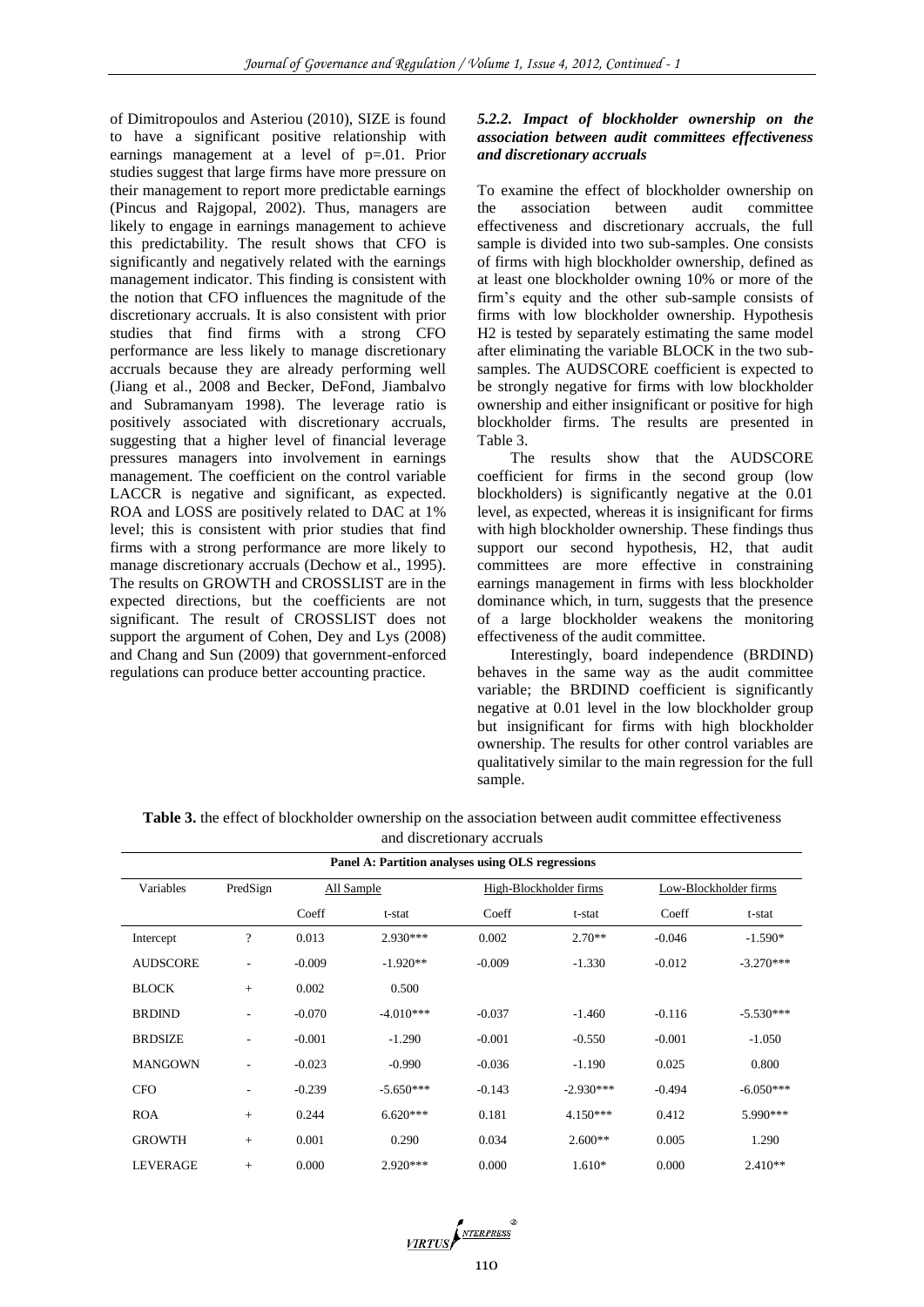| <b>SIZE</b>            | $+$                      | 0.011    | $2.070**$   | 0.008    | 1.210           | 0.008    | 1.240       |
|------------------------|--------------------------|----------|-------------|----------|-----------------|----------|-------------|
| <b>LOSS</b>            | $+$                      | 0.025    | $3.030***$  | 0.018    | 1.870*          | 0.021    | $1.540*$    |
| <b>CROSSLIST</b>       | ٠                        | $-0.008$ | $-1.470$    | $-0.007$ | $-1.000$        | 0.007    | 0.980       |
| <b>LACCR</b>           | $\overline{\phantom{a}}$ | $-0.758$ | $24.410***$ | $-0.827$ | $-23.57***$     | $-0.609$ | $-9.850***$ |
| <i><b>INDUSTRY</b></i> |                          |          | included    |          | <b>Included</b> |          | included    |
| <b>YEAR</b>            |                          |          | included    |          | <b>Included</b> |          | included    |
| $F$ -value             |                          |          | 59.94***    |          | $60.73***$      |          | 32.94***    |
| Adj. $R-2$             |                          |          | 62%         |          | 74%             |          | 40%         |
| $\overline{N}$         |                          |          | 578         |          | 309             |          | 269         |

DAC=Absolute value of the discretionary accruals. AUDSCORE= A scale out of four points represents the audit committee effectiveness, BLOCK= A dummy variable taking the value of one if the firm has an external stockholder owning 10% or more of the outstanding shares, and zero otherwise. BRDIND= The proportion of independent nonexecutive directors to total board members, BRDSIZE=The number of directors on the board, MANGOWN=The percentage of total shares held by executive directors divided by the total number of shares, SIZE=The natural logarithm of total assets at year end, CFO= Cash flows from operating activities divided by beginning of period total assets, ROA= Net income divided by the total assets at the beginning of the year, CROSSLIST= A dummy variable that takes the value of 1 if the company is cross-listed in a US capital market, and zero otherwise, LOSS= A dummy variable that takes the value of 1 if the firm has reported a loss in the period, and zero otherwise, LACCR= Last year's total accruals, INDUSTRY= Industry dummies for the industry effect, YEAR= Dummy variables for the year effect.

The effect of blockholder ownership on the relationship between audit committee effectiveness and earnings management found in this study suggests that blockholder ownership may not be as effective as propagated by agency theorists in reducing agency problems, and particularly in enhancing audit committees' roles in constraining earnings management. This result provides slight support for previous empirical studies that could not document any effect of the blockholder in preventing opportunistic earnings management (e.g., Park and Shin, 2003; Peasnell et al. 2005; Rahman and Ali, 2006).

The results also support the recent findings of the reversal effect of blockholders in corporate governance and earnings quality. Zhong et al. (2007) find that outside blockholder ownership is positively associated with discretionary accruals. Guthrie and Sokolowsky (2010) present empirical evidence that firms manage earnings upwards around seasoned equity offerings in the presence of large outsider blockholdings, but not in their absence.

This result is line with prior findings on the negative impact of concentrated ownership on earnings and disclosure quality (e.g. Fan and Wong, 2002; Jaggi and Leung, 2007; Jaggi et al. 2009). Jaggi and Leung (2007) and Jaggi et al (2009) show that the monitoring effectiveness of the audit committee and the corporate board is moderated in family-controlled firms through family ownership concentration.

Therefore, the findings of this study support the entrenchment hypothesis that large shareholders may expropriate the interests of other investors and stakeholders by colluding with management, as observed by Fama and Jensen (1983) and Shleifer and Vishny (1997) and that concentrated ownership enables blockholders to use accounting information to their own advantage (Claessens et al., 2000). However, the result is in contrast with the presumption in the literature that large shareholders have great power and strong incentives to guarantee shareholder value maximization (the incentive alignment hypothesis) (Jensen and Meckling, 1976).

## **6 Further Analyses and Robustness Checks**

## *6.1 Alternative Measurement of Earnings Management*

In addition to applying the Kothari *et al.,* (2005) model of estimating DAC using total accruals (TAC), this study applies the same model using the current accruals (CAC). Becker et al., (1998) suggest that management have greater discretion over current accruals than long-term accruals. In the UK, Gore, Pope and Singh, (2007) find that discretionary working capital accruals have the effect of significantly increasing the frequencies of firms achieving earnings targets both overall and by small margins. Therefore, discretionary current accruals may be a superior proxy for earnings management than discretionary long-term accruals. Some recent studies, such as Ashbaugh, Lafond and Mayhew (2003) use the discretionary current accruals by applying the same modified Jones model after eliminating PPE. Following Ashbaugh *et al.,* (2003), this study also adds the return on assets of the previous year (ROA) as an additional regressor to the cross-sectional modified Jones model in the current

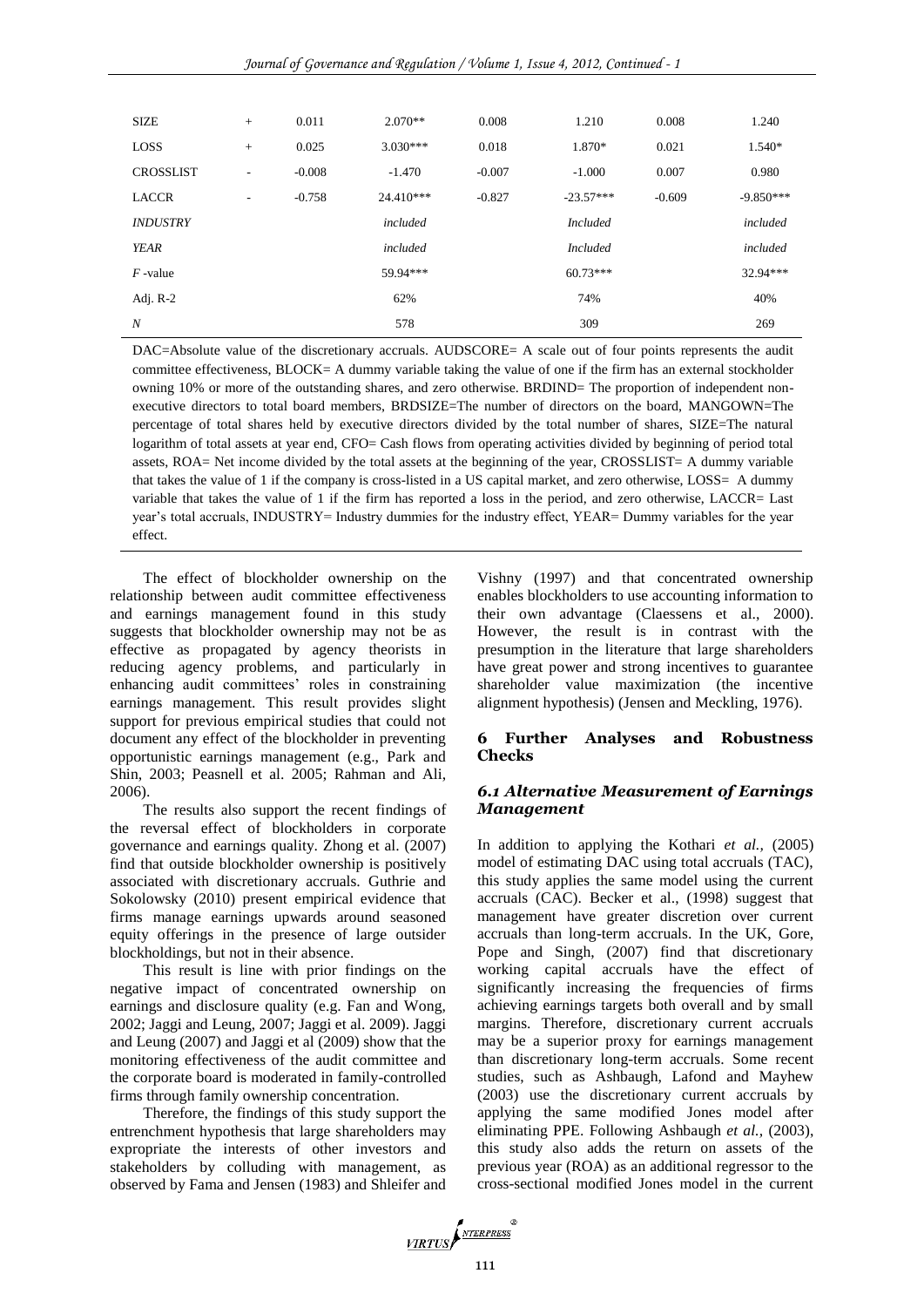accrual model. Thus, the equation used to calculate the current discretionary accruals (CDAC) is as follows:

*TACC*  $\frac{1}{t}$  / *TA*  $\frac{1}{t}$  -1 = *ά* (1 / *TA*  $\frac{1}{t}$  -1) + *β1* (*Δ REV*  $\frac{1}{t}$  - *Δ*  $REC_{it}$ ) / TA  $_{it-l}$  +  $\beta$  *z*  $ROA_{it-l}$  +  $\varepsilon$ <sub>it</sub>

The results (untabulated) for the full sample and sub-samples of CDAC are qualitatively similar to the results for the main test reported in Table III. For example, the AUDSCORE coefficient is negative and significant for the low-blockholders sub-sample, and insignificant for the high-blockholders sub-sample. BRDIND and BRDSIZE show the same results while control variables coefficients have the same directions with slight differences in the significance levels. The above findings support the suggestion of our main test results that audit committees are less effective in firms with high ownership concentration.

# *6.2 Alternative specifications of blockholders*

Another sensitivity test is carried out to investigate whether 5% and 15% blockholders, measures used in some prior research (e.g., Zhong *et al.*, 2007), has the same effect on audit committee effectiveness. Concentrated blockholders ownership enables a large shareholder to have more power on the firm's board, and this may be the initial motivation rather than holding the firm's equity, while low ownership stakes lead to little or no incentive to monitor managers as that activity is economically unbeneficial. Thus, blockholders that monitor managers' actions obtain the benefit of their monitoring only by the percentage of stocks they own but all have to bear the costs of their monitoring (Zhong *et al.*, 2007). Demsetz and Lehn (1985) support this view empirically, finding that large equity holders have incentives to bear the fixed costs of collecting information and engaging in monitoring management. Hence, smaller blockholders may behave differently from the larger blockholders that were found to encourage earnings management.

In the main test, BLOCK is defined as any investor that holds more than 10% of the company's shares. This test will investigate whether a blockholder that owns between 5% and 10% of the company's shares encourages the management to manipulate earnings figures. A dummy variable (BLOCK 5%) that has the value of one if a blockholder has more than 5% but less than 10% of the company shares, and zero otherwise, is introduced and the main regressions are re-tested. This variable is also used to separate the sample into two subsamples. This procedure produces 497 firms with blockholders and 81 firms without blockholders, and the mean for BLOCK 5% is 86%. Interestingly, the AUDSCORE result (untabulated) is significantly negative in both groups even though it is less significant in the blockholder firms compared to the non blockholders firms (at 10% and 1% respectively). The above result may be due to the fact that small blockholders do not have sufficient power to use accounting information to their own advantage or to expropriate other investors and stakeholders by colluding with management.

This study also tests whether the findings are sensitive for higher levels of blockholder ownership. This test will investigate whether a blockholder that owns between more than 15% of the company's shares encourages the management to manipulate earnings figures. A dummy variable, BLOCK 15%, that has the value of one if a blockholder has more than 15% of the company shares, and zero otherwise, is introduced and the main regressions are re-tested. This variable is also used to separate the sample into two sub-samples. This procedure produces 121 firms with such blockholders and 457 firms without such blockholders, and the mean for BLOCK 15% is 21%. In terms of audit committee effectiveness and board independence, these test results (untabulated) produce similar findings to those of the main test, and the other variables also showed qualitatively similar results. The study could not investigate further cut-off measures of blockholders (such as BLOCK 20%) as the number of observations in blockholders group is not sufficient to carry out a reliable statistical test.

This study also conducts an additional test on the total sample by including an interaction variable between BLOCK and AUDSCORE. A single regression containing the two-way interaction between AUDSCORE and BLOCK is tested, using the following regression.

# DACj =  $\gamma$ 0 + γ1 AUDSCORE jt + γ2 BLOCK jt + γ3 AUDSCORE jt \* BLOCK jt +  $\sum$  controls + error

The results (untabulated) indicate that the AUDSCORE coefficient is significantly negative and the interaction coefficient is positive and significant at 1% level. As a result, the above findings sustain our main findings for the second hypothesis that audit committees are more effective in constraining earnings management in low blockholder ownership firms and ineffective in constraining earnings management in high blockholder ownership firms. These findings thus suggest that blockholders weaken the monitoring effectiveness of audit committees.

# *6.3 Endogeneity*

The prior literature (for example, Himmelberg et al., 1999, and Weir, Laing and McKnight, 2002) argues that models containing corporate governance or ownership variables suffer from endogeneity problems. Himmelberg (2002) argues that corporate governance is determined exogenously by environmental factors such as legal efficiency, regulation and corporate control market rules such as

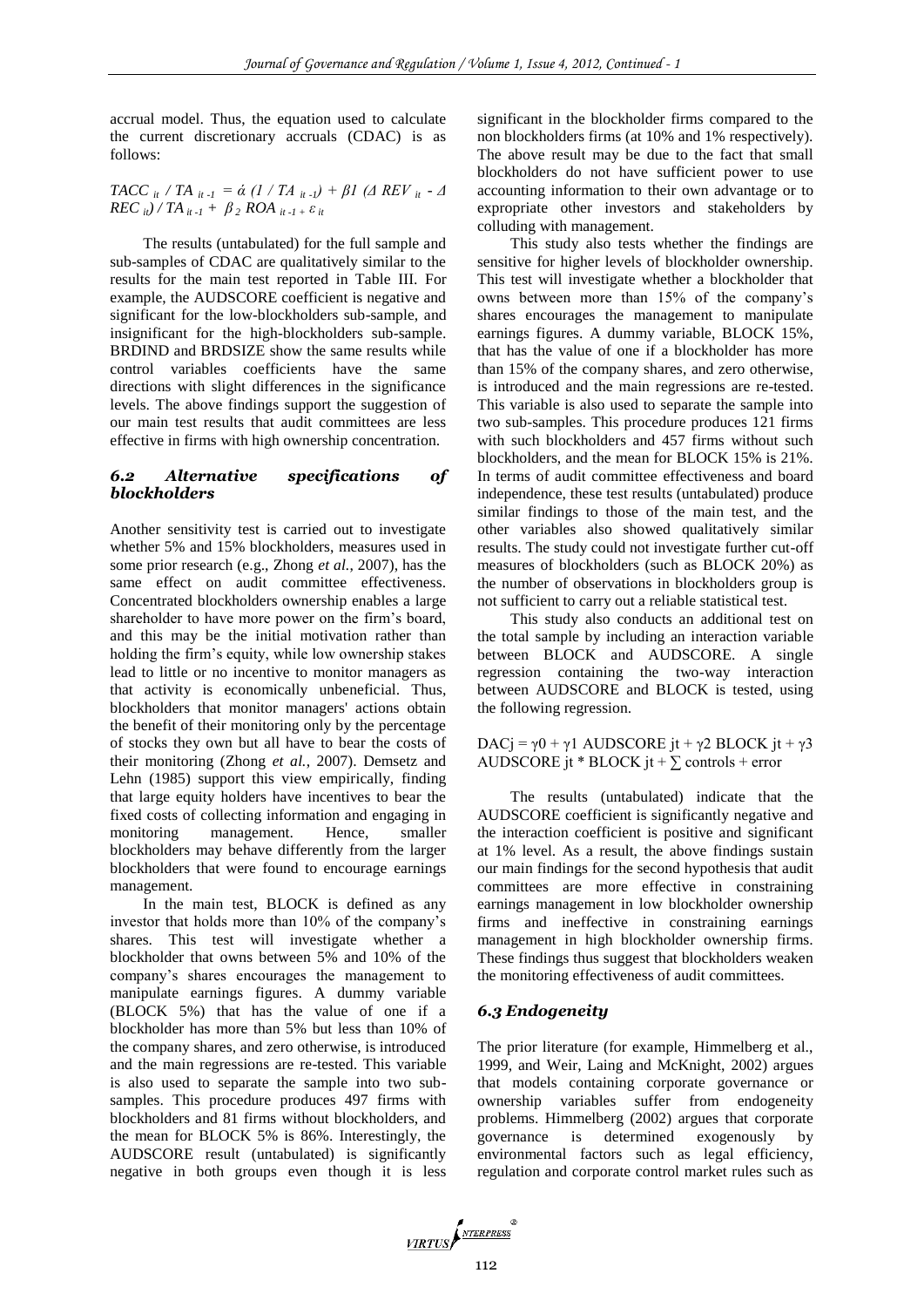the Combined Code in the UK. Coles, Daniel and Naveen (2008) also argue that governance at the level of the firm must therefore be treated as endogenous.

This study recognises that audit committee effectiveness may not be fully exogenously determined. Though an effective audit committee is assumed to reduce earnings management, it can also be argued that audit committee characteristics may be influenced by managers involved in earnings management practice. In other words, a firm with higher earnings management may avoid establishing

an effective audit committee whereas a firm with lower earnings management may prefer to have an effective audit committee.

If the endogeneity problem exists, the coefficient estimates calculated using ordinary least squares (OLS) could be biased and may yield inconsistent estimates. According to McKnight and Weir (2009), the particular form of endogeneity faced in governance and ownership models is simultaneity, whereby the independent variable and the right hand side variables may be simultaneously determined.

| Table 4. Data fixed-effects instrumental variable regressions of audit committee and earnings management |  |
|----------------------------------------------------------------------------------------------------------|--|
|                                                                                                          |  |

| Panel-data fixed-effects instrumental variable regressions of audit committee and earnings management |                          |          |                 |          |                        |          |                       |  |  |
|-------------------------------------------------------------------------------------------------------|--------------------------|----------|-----------------|----------|------------------------|----------|-----------------------|--|--|
| Variables                                                                                             | PredSign                 |          | All Sample      |          | High-Blockholder firms |          | Low-Blockholder firms |  |  |
|                                                                                                       |                          | Coeff    | t-stat          | Coeff    | t-stat                 | Coeff    | t-stat                |  |  |
| Intercept                                                                                             | $\overline{\mathcal{L}}$ | 0.013    | 0.530           | $-0.001$ | $-0.020$               | 0.037    | 1.140                 |  |  |
| <b>AUDSCORE</b>                                                                                       | $\overline{\phantom{a}}$ | $-0.009$ | $-1.720*$       | $-0.010$ | $-1.400$               | $-0.013$ | $-2.470***$           |  |  |
| <b>BLOCK</b>                                                                                          | $+$                      | 0.002    | 0.490           |          |                        |          |                       |  |  |
| <b>BRDIND</b>                                                                                         | ٠                        | $-0.070$ | $-4.010***$     | $-0.037$ | $-1.480$               | $-0.115$ | $-5.520***$           |  |  |
| <b>BRDSIZE</b>                                                                                        | $\overline{\phantom{a}}$ | $-0.001$ | $-1.290$        | $-0.001$ | $-0.500$               | $-0.002$ | $-1.260$              |  |  |
| <b>MANGOWN</b>                                                                                        | $\overline{\phantom{a}}$ | $-0.023$ | $-0.990$        | $-0.035$ | $-1.170$               | 0.033    | 1.070                 |  |  |
| <b>CFO</b>                                                                                            | ٠                        | $-0.239$ | $-5.540***$     | $-0.144$ | $-2.860***$            | $-0.522$ | $-6.310***$           |  |  |
| <b>ROA</b>                                                                                            | $+$                      | 0.244    | $6.600***$      | 0.179    | $4.100***$             | 0.437    | $6.350***$            |  |  |
| <b>GROWTH</b>                                                                                         | $+$                      | 0.001    | 0.290           | 0.032    | $2.440**$              | 0.006    | 1.400                 |  |  |
| <b>LEVERAGE</b>                                                                                       | $+$                      | 0.000    | $2.910***$      | 0.000    | $1.530*$               | 0.000    | $2.380**$             |  |  |
| <b>SIZE</b>                                                                                           | $+$                      | 0.010    | $2.040**$       | 0.008    | 1.150                  | 0.010    | 1.430                 |  |  |
| <b>LOSS</b>                                                                                           | $+$                      | 0.025    | $3.020***$      | 0.018    | 1.810*                 | 0.024    | 1.770*                |  |  |
| <b>CROSSLIST</b>                                                                                      | $\overline{\phantom{a}}$ | $-0.008$ | $-1.470$        | $-0.007$ | $-0.970$               | 0.009    | 1.210                 |  |  |
| <b>LACCR</b>                                                                                          | $\overline{\phantom{a}}$ | $-0.758$ | $-22.280***$    | $-0.826$ | $-19.17***$            | $-0.622$ | $-10.14***$           |  |  |
| <b>INDUSTRY</b>                                                                                       |                          |          | <b>Included</b> |          | <b>Included</b>        |          | included              |  |  |
| $F$ -value                                                                                            |                          |          | 54.34***        |          | $62.92***$             |          | 33.74***              |  |  |
| Adj. $R-2$                                                                                            |                          |          | 63%             |          | 75%                    |          | 42%                   |  |  |
| $\boldsymbol{N}$                                                                                      |                          |          | 578             |          | 309                    |          | 269                   |  |  |

DAC=Absolute value of the discretionary accruals. AUDSCORE= A scale out of four points represents the audit committee effectiveness, BLOCK= A dummy variable taking the value of one if the firm has an external stockholder owning 10% or more of the outstanding shares, and zero otherwise. BRDIND= The proportion of independent nonexecutive directors to total board members, BRDSIZE=The number of directors on the board, MANGOWN=The percentage of total shares held by executive directors divided by the total number of shares, SIZE=The natural logarithm of total assets at year end, CFO= Cash flows from operating activities divided by beginning of period total assets, ROA= Net income divided by the total assets at the beginning of the year, CROSSLIST= A dummy variable that takes the value of 1 if the company is cross-listed in a US capital market, and zero otherwise, LOSS= A dummy variable that takes the value of 1 if the firm has reported a loss in the period, and zero otherwise, LACCR= Last year's total accruals, INDUSTRY= Industry dummies for the industry effect, YEAR= Dummy variables for the year effect.

The Hausman test gives a  $\chi$ 2 of 93.47 (p = 0.000) for this model, which suggests that the null hypothesis of no correlation can be rejected and therefore the instrumental variables fixed effects model is tested. The results shown in Table IV are in agreement with the OLS results reported in the main test. Some variables have either more or less significant levels but the direction and significance

remain the same. Thus, endogeneity does not appear to unduly affect this study's results.

Therefore, the instrumental variables approach is adopted, as in Himmelberg et al. (1999), Coles et al. (2008) and McKnight and Weir (2009), using the lagged values of the endogenous variables as instruments. In this test, all corporate governance and ownership variables are treated as endogenous. Another possible solution to the endogeneity problem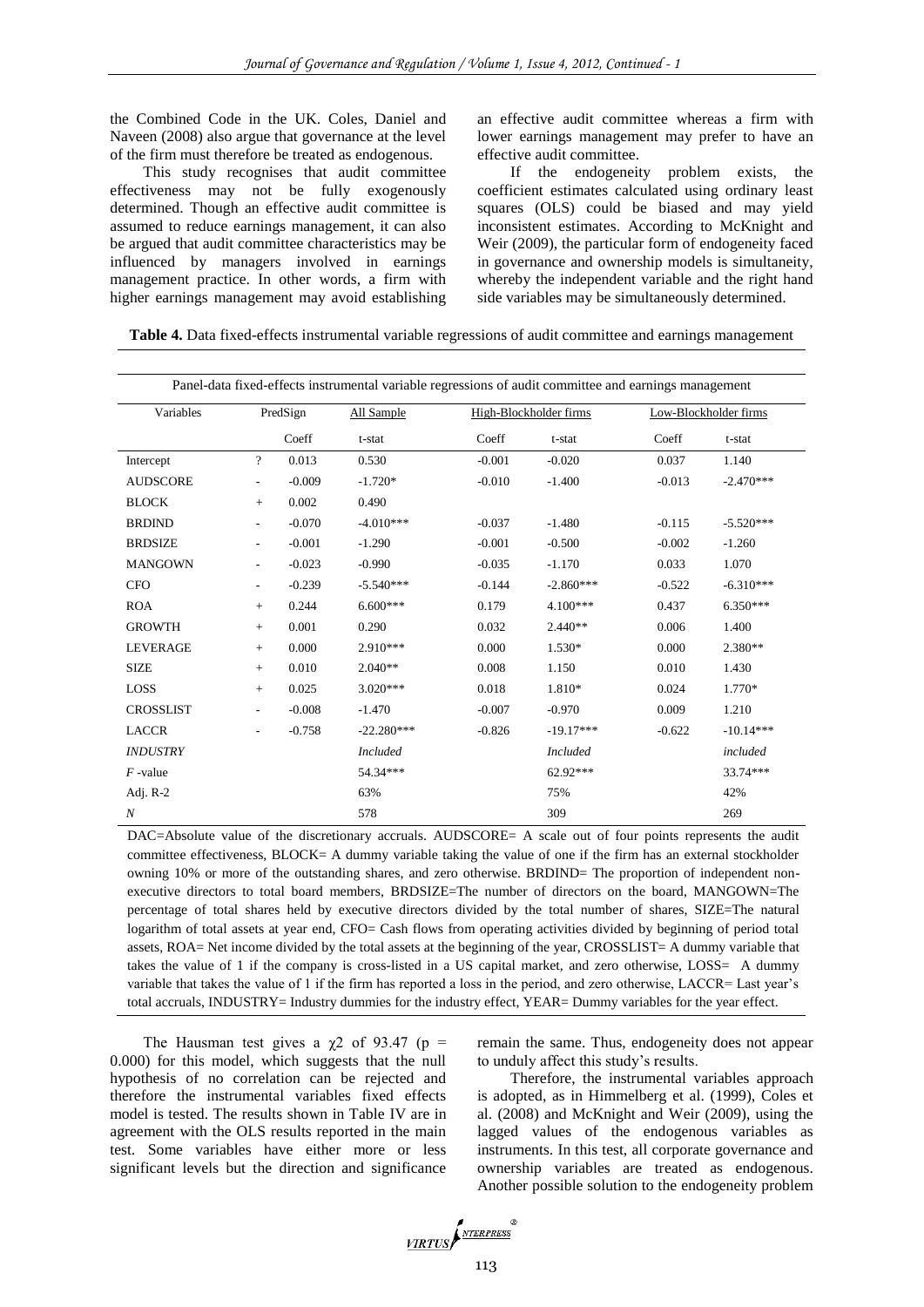is the use of simultaneous equations. However, some previous studies, such as Coles et al. (2008), report similar results when using simultaneous equations and instrumental variables approaches.

# **7 Conclusions**

The prior literature shows a negative relationship between audit committees effectiveness and earnings management. This paper has argued that this overlooks a critical aspect of the underlying rationale of the entrenchment view, explicitly that the relationship should be heterogeneous with respect to the impact of blockholder ownership. Taking this aspect into account yielded a prediction that audit committees may not be effective in constraining managers opportunistic behaviour in firms with a high blockholder ownership. This study investigated this prediction using a sample of firms that represent Type II agency conflicts.

A unique hand-collected sample covering a period after the introduction of the latest corporate governance combined codes, SOX and IFRS, was studied. In general, the findings show that effective audit committees perform an important role in constraining earnings management in UK firms, a result that is comparable to the vast majority of prior research findings in Anglo-American countries. The findings support the UK financial authority's efforts to encourage firms to establish an audit committee that is fully independent, that has financial expertise, and that is active and sizable. These characteristics are proved to enhance the quality and reliability of reported earnings.

However, when comparing sub-samples of firms that have high and low blockholder ownership, the empirical results supported the study's prediction that audit committees are ineffective in constraining earnings management in firms with high blockholder ownership. This result may be interpreted as showing that the dominance of a large blockholder may reduce corporate board and audit committee independence and thus the monitoring effectiveness of the audit committee. The results also suggest that, while audit committees are effective in reducing owner-manager conflicts, they are ineffective in mitigating the conflicts between majority and minority shareholders. These conclusions, along with some similar recent evidence (e.g., Rose, 2009 and Guthrie and Sokolowsky, 2010) may raise doubts about the effective monitoring role of blockholders that is widely held in corporate governance literature. Therefore, it would be worthwhile to investigate further the usefulness of the current procedures that empower blockholder influence on the board of directors. It would also be interesting to investigate the role of different type of blockholder, such as banks, corporations and individuals, in influencing the effectiveness of various corporate governance and disclosure variables.

Like most studies of a similar nature, this study is subject to a number of limitations. First, even though this study uses two proxies for earnings management, and although discretionary accruals is the standard measure of earnings management, these measures are prone to measurement errors and thus the validity of these findings depends upon the accuracy of discretionary accruals as an appropriate proxy for earnings management. Secondly, although sensitivity tests are performed on different levels of blockholder's ownership, the validity of the findings is also subject to an appropriate estimation of the blockholder's control of the firm. Thirdly, the study sample consists of large publicly traded UK firms and it is uncertain that the findings could be generalised to smaller firms. Finally, considering the average negative value for ROA during the sample period, which may represent recessionary conditions, caution should be taken when interpreting or generalising this study's findings.

Despite these inherent limitations, the findings provide useful insights to regulators for improving the current regulations on corporate governance mechanisms in different ownership contexts. This study's findings may be generalised to other Anglo-American countries with institutional environments similar to that of UK. The result also improves investors' awareness of the extent of corporate governance effectiveness in improving the earning quality in firms with ownership concentrations. Last, but not least, the findings of this study add to the corporate governance and earnings quality literature on the role of blockholder ownership.

# **References**

- 1. Abdul Rahman, R., and Ali F. H. M., 'Board, Audit Committee, Culture And Earnings Management: Malaysian Evidence', Managerial Auditing Journal, 783-804, 2006.
- 2. Ashbaugh, H., Lafond, R., and Mayhew, B. W., 'Do Non Audit Services Compromise Auditor Independence? Further Evidence'. The Accounting Review Vol. 78, 611-639, March 2003.
- 3. Barclay, M. J., and Holderness, C. G., 'Negotiated Block Trades and Corporate Control', Journal of Finance, Vol. 25, 861-78, 1991.
- 4. Baxter, P., and Cotter, J., 'Audit Committees and Earnings Quality', Accounting and Finance, Vol. 49, 267–290, 2009.
- 5. Becker, C., DeFond, M., Jiambalvo, J., and Subramanyam, K. R., 'The Effects of Audit Quality on Earnings Management', Contemporary Accounting Research, Vol. 15, 1-24, March 1998.
- 6. Bedard, J., Chtourou S. M., and Courteau, L., 'The Effect of Audit Committee Expertise, Independence and Activity on Aggressive Earnings Management', Auditing: A Journal of Practice & Theory, Vol. 23, 155-17, 2004.
- 7. Benkel, M., Mather, P., and Ramsay, A., 'The Assassination Between Corporate Governance and Earnings Management: The Role of Independent

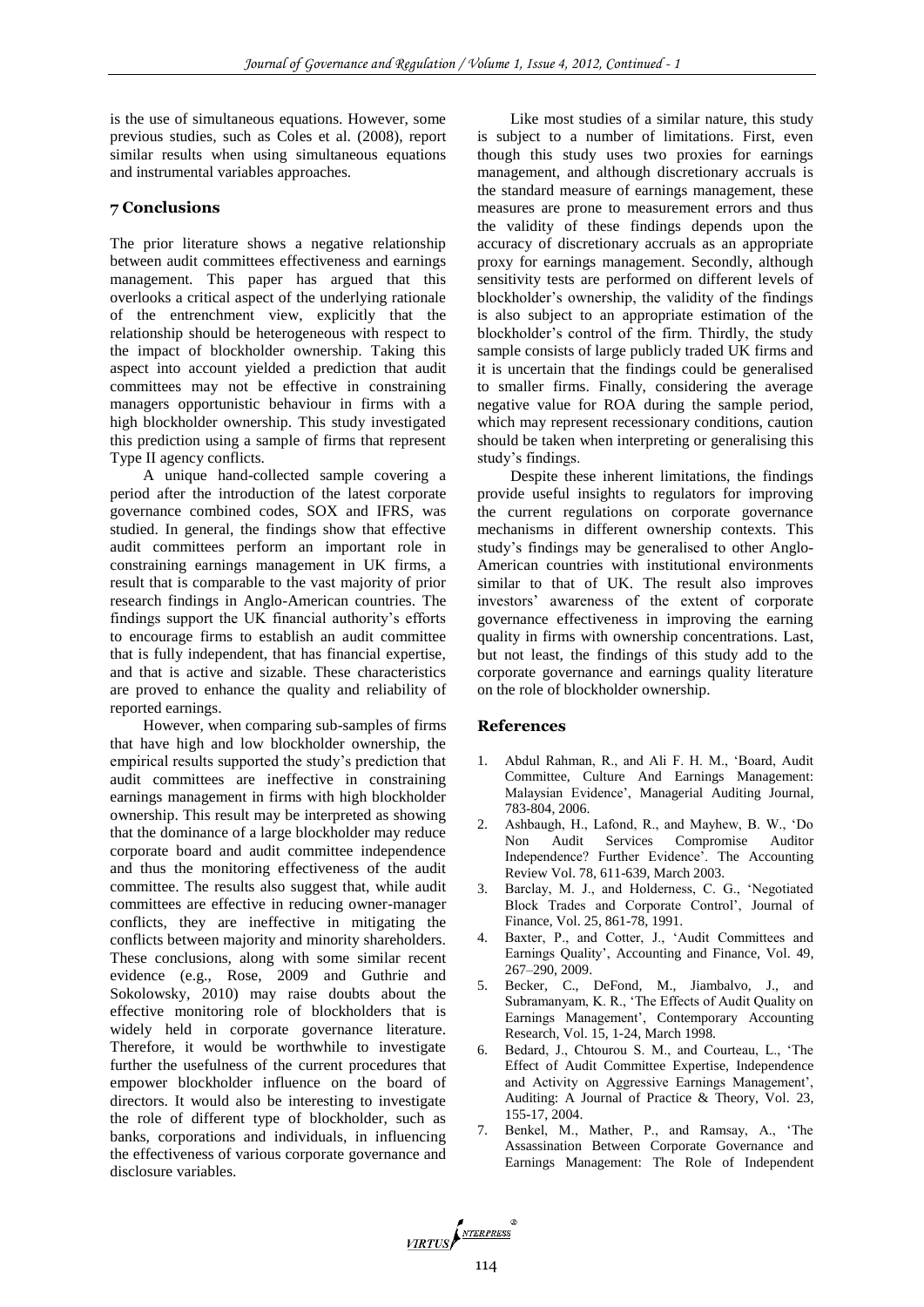Directors', Corporate Ownership and Control, Vol. 3, 45-67, 2006.

- 8. Bhagat, S., and Black, B., 'The Non-correlation Between Board Independence and Long-term Firm Performance', Journal of Corporation Law, Vol. 27, 231–273, March 2002.
- 9. Brav, A., Jiang, W., Partnoy, F., and Thomas, R., 'Hedge Fund Activism, Corporate Governance, and Firm Performance', The Journal of Finance, Vol. 63, 1729–1775, 2008.
- 10. Chang, J., and Lian Sun, H, 'Crossed-listed Foreign Firms' Earnings Informativeness, Earnings Management and Disclosures of Corporate Governance Information under SOX', The International Journal of Accounting, Vol. 44, 1–32, 2009.
- 11. Chun-Keung, H., and Robin, A., 'Agency Conflicts, Controlling Owner Proximity, and Firm Value: An Analysis of Dual-Class Firms in the United States', Corporate Governance: An International Review, Vol. 18, 124–135, March 2010.
- 12. Claessens, S., and Fan, J., 'Corporate Governance in Asia: A survey', International Review of Finance, Vol. 3, 71–103, March 2002.
- 13. Claessens, S., Djankov, S., and Lang, H. P., 'The Separation of Ownership and Control in East Asian Corporations', Journal of Financial Economics, Vol. 58, 81-112, 2000.
- 14. Cohen, D. A., Dey, A., and Lys, T. Z., 'Real and Accrual-based Earnings Management in the Pre and Post-Sarbanes Oxley Periods', The Accounting Review, Vol. 83, 757−787, March 2008.
- 15. Cohen, J. R., Krishnamoorthy, G., Wright, A., 'Corporate Governance in the Post Sarbanes-Oxley Era: Auditor Experiences', Contemporary Accounting Research, Vol. 57, 129–156, 2008.
- 16. Coles, J., Daniel, N., and Naveen, L., 'Boards: Does One Size Fit All?', Journal of Financial Economics, Vol. 87, 329–356, 2008.
- 17. Davidson, R., Goodwin-Stewart, J., and Kent, P., 'Internal Governance Structures and Earnings Management', Accounting and Finance, Vol. 45, 241– 267, 2005.
- 18. Dechow, P. M., and Dichev, I. D., 'The Quality of Accounting and Earnings: The Role of Accrual Estimation Errors', The Accounting Review, Vol. 77, 35-59, 2002.
- 19. Dechow, P., Sloan, R., and Sweeney, A., 'Detecting Earnings Management', The Accounting Review, Vol. 70, 193-225, March 1995.
- 20. Dechow, P., Sloan, R., and Sweeney, A., 'Causes and Consequences of Earnings Manipulation: An Analysis of Firms Subject to Enforcement Actions by the SEC', Contemporary Accounting Research, Vol. 13, 1-36, 1996.
- 21. DeFond, M. L., and Jiambalvo, J., 'Debt Covenant Violation and Manipulation of Accruals: Accounting Choice in Troubled Companies', Journal of Accounting and Economics, Vol. 17, 145-176, March 1994.
- 22. Demsetz, H., and Lehn, K., 'The Structure of Corporate Ownership: Causes and Consequences', The Journal of Political Economy, Vol. 93, 1155-1177, 1985.
- 23. Dey, A., 'Corporate Governance and Financial Reporting Credibility', (Working Paper, University of Chicago), 2005.
- 24. Dimitropoulos, P. E., Asteriou, D., 'The Effect of Board Composition on the Informativeness and Quality of Annual Earnings: Empirical Evidence from Greece', Research in International Business and Finance, Vol. 24, 190–205, 2010.
- 25. Efendi, J., Sirvastara, A., and Swanson, E. P., 'Why do Corporate Managers Misstate Financial Statements? The Role of Option Compensation, Corporate Governance, and other Factors', Journal of Financial Economics, Vol. 85, 667-708, March 2007.
- 26. Fama, E. F., and Jensen, M. C., 'Separation of Ownership and Control', Journal of Law and Economics, Vol. 26, 301-25, 1983.
- 27. Fan, J. P., and Wong, T. J., 'Corporate Ownership Structure and the Informativeness of Accounting Earnings in East Asia', Journal of Accounting and Economics, Vol. 33, 401-425, March 2002.
- 28. Francis, J., Schipper, K., and Vincent, L., 'Earnings and Dividends Informativeness When Cash Flow Rights Are Separated from Voting Rights', Journal of Accounting & Economics, Vol. 39, 329–60, 2005.
- 29. Gilson, R. J., and Gordon, J. N., "Controlling Shareholders', (*Columbia Law and Economics Working Paper)*, No. 228; (*Stanford Law and Economics Olin Working Paper),* No. 262, 2003.
- 30. Goergen, M., and Renneboog, L., 'Insider Retention and Long-run Performance in German and UK IPOs', Managerial Finance, Vol. 51, 55-84, 2005.
- 31. Gore, J. P. O., Pope, P. F., and Singh, A., 'Earnings Management and the Distribution of Earnings Relative to Targets: UK Evidence', Accounting and Business Research, Vol. 37, 123-150, 2007.
- 32. Guthrie, K,. and Sokolowsky, J., 'Large Shareholders and the Pressure to Manage Earnings', Journal of Corporate Finance, Vol. 16, 302–319, 2010.
- 33. Healy, P, 'The Impact of Bonus Schemes on the Selection of Accounting Principles', Journal of Accounting and Economics, Vol. 85-107, 1985.
- 34. Himmelberg, C., 'Measuring the Real Effects of Corporate Governance', (Working paper, Columbia University), 2002.
- 35. Himmelberg, C., Hubbard, R. G. and Palia, D., 'Understanding the Determinants of Managerial Ownership and the Link Between Ownership and Performance', Journal of Financial Economics, Vol. 53, 353-384, March 1999.
- 36. Huang, H-W., Mishra, S. and Raghunandan, K., 'Types of Non-audit Fees and Financial Reporting Quality', Auditing: A Journal of Practice and Theory, Vol. 26, 133–45, March 2007.
- 37. Jaggi, B., and Leung, S., 'Impact of Family Dominance on Monitoring of Earnings Management by Audit Committees: Evidence from Hong Kong', Journal of International Accounting, Auditing and Taxation, Vol. 16, 27–50, 2007.
- 38. Jaggi, B., Leung, S., and Gul, F., 'Family Control, Board Independence and Earnings Management: Evidence Based on Hong Kong Firms', Journal of Accounting and Public Policy, Vol. 28, 281–300, 2009.
- 39. Jenkins, N. T., 'Auditor Independence, Audit Committee Effectiveness and Earnings Management', (Working paper, Washington University), 2002.
- 40. Jensen, M, and Meckling, W., 'Theory of the firm: Managerial Behaviour, Agency Costs and Ownership Structure', Journal of Financial Economics, Vol. 3, 305-360, April 1976.

VIRTUS